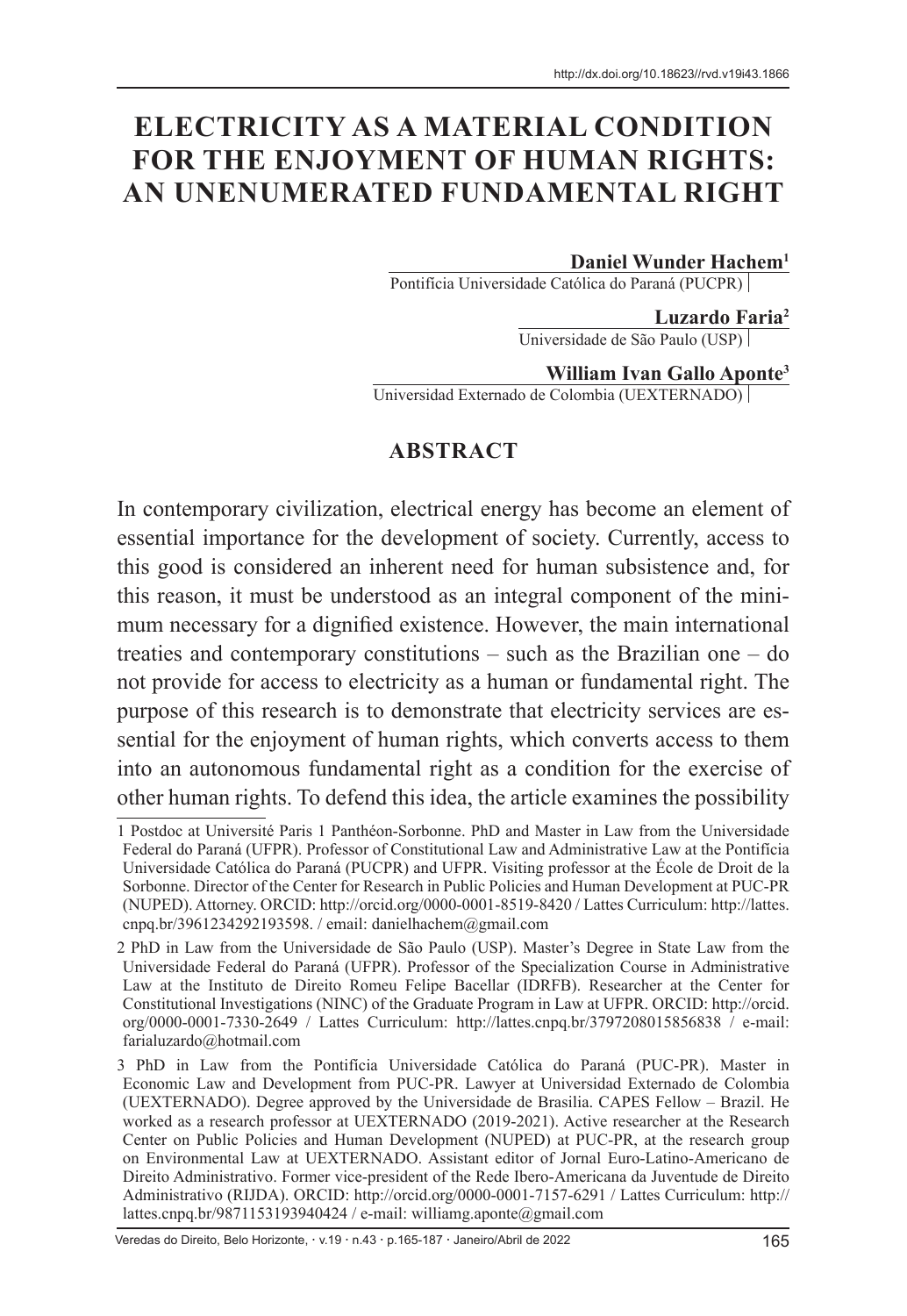of framing access to electricity as an implicit fundamental human right, based on the analysis of international human rights treaties and the constitutional and infra-constitutional provisions of the Brazilian legal system.

**Keywords:** electrical energy; fundamental rights; human rights; public services; unenumerated rights.

# *A ENERGIA ELÉTRICA COMO CONDIÇÃO MATERIAL PARA O GOZO DOS DIREITOS HUMANOS: UM DIREITO FUNDAMENTAL IMPLÍCITO*

# *RESUMO*

*Na civilização contemporânea, a energia elétrica tornou-se um elemento de importância essencial para o desenvolvimento da sociedade. Atualmente, o acesso a esse bem é considerado uma necessidade inerente à subsistência humana e, por essa razão, deve ser entendido como um componente integral do mínimo necessário para uma existência digna. Entretanto, os principais tratados internacionais e constituições contemporâneas – como é o caso da brasileira – não preveem o acesso à eletricidade como direito humano ou fundamental. O propósito desta pesquisa é demonstrar que os serviços de eletricidade são essenciais para o gozo dos direitos humanos, o que converte o acesso a eles em direito fundamental autônomo como condição para o exercício de outros direitos humanos. Para defender essa ideia, o artigo examina a possibilidade de enquadrar o acesso à eletricidade como direito humano fundamental implícito, com base na análise dos tratados internacionais de direitos humanos e das disposições constitucionais e infraconstitucionais do sistema jurídico brasileiro.*

*Palavras-chave: direitos fundamentais; direitos humanos; direitos implícitos; energia elétrica; serviços públicos.*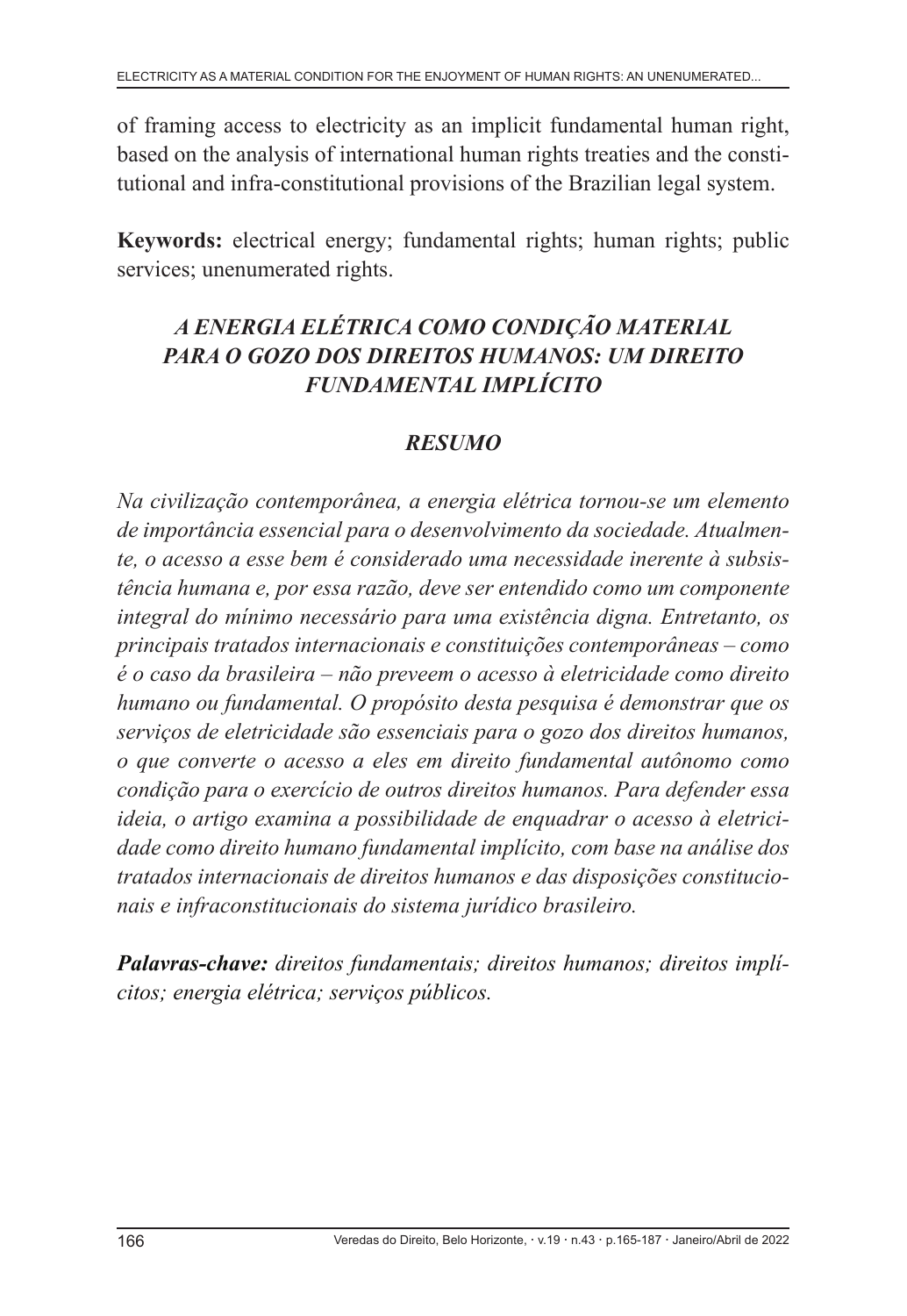### **INTRODUCTION**

Access to electricity represents a fundamental assumption for the development of people's lives and for the sustainability of contemporary societies. It is limited to think of a service or activity that does not depend on electricity consumption; for this reason, access to electrical energy is an essential condition for respecting human dignity. Currently, having electricity goes beyond the provision of a public service, as its generation and possibility of access represent a requirement for the guarantee of human rights, whose recognition must be taken into account by the various legal instruments, whether national or international.

In this context, this work seeks to argue that the right of access to electricity is a human and fundamental right, even if it is not expressly provided for as such in international treaties or in the 1988 Brazilian Constitution. Therefore, this study was designed to demonstrate that electricity services are essential for the enjoyment of human rights, which makes access to them an autonomous fundamental right, as it is a condition for the exercise of other human rights.

In order to defend the previous justification, firstly, some considerations about electricity as a budget for sustainable national development are presented. In particular, the need to assign a fundamental role to access to electricity is analyzed in general, considering that its access capacity is still limited – particularly in Brazil, one of the countries that consumes the most energy in the world.

Second, access to electricity is studied as a material condition for the realization of human rights. In this regard, it is highlighted how electrical energy is a subject that has been the object of the most diverse legal approaches, whose reading also implies and invites analysis from the human rights perspective. Finally, before the conclusions, based on a dogmatic analysis, the existence of a right of access to electricity is verified as an implicit right: not only in the 1988 Brazilian Constitution, but also in international law, particularly in international human rights law.

# **1 ELECTRICITY AS A RESOURCE FOR SUSTAINABLE NATIONAL DEVELOPMENT**

Human and animal energies have long ceased to be sufficient to guarantee the production, circulation, exploitation and distribution of goods and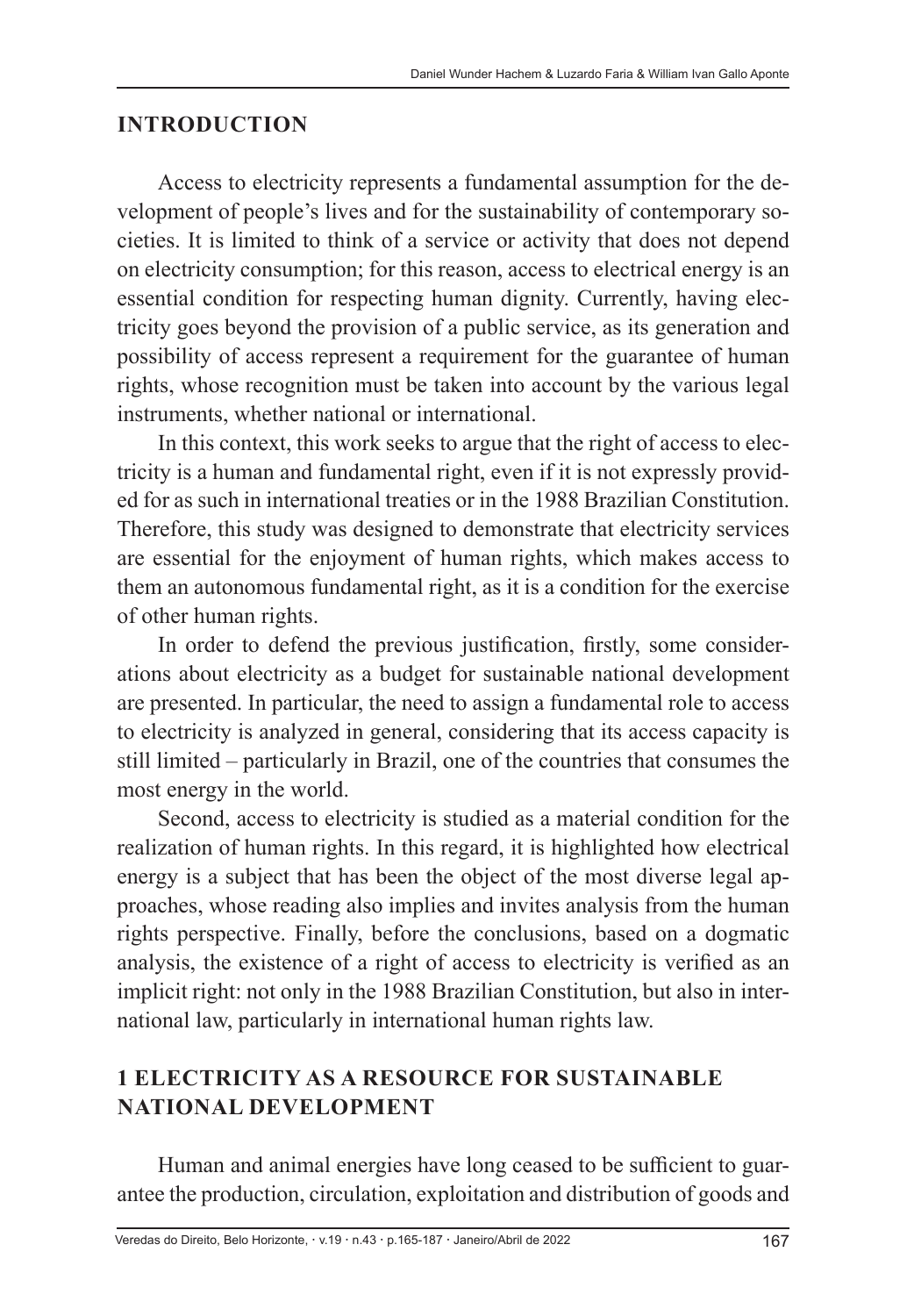services necessary for the development of society. The world is constantly changing according to technological innovations, needs and desires. Law, as a system of norms that govern social relations and that must consider all aspects related to life in society, has the task of legal regulation of the energy sector (MARTÍNEZ BULLÉ GOYRI, 1991).

Today, energy and environmental experts are working on increasingly powerful and sustainable sources. However, electricity still plays a fundamental role in the area, being one of the main sources of supply worldwide. However, access to it cannot yet be considered so democratic.

In Brazil, electricity consumption is one of the most relevant in the world. However, the installed capacity of electricity generation represents only 2.3%. The sectoral share in consumption is composed of (i) 32.1% in the industry; (ii)  $10.8\%$  in the residential; (iii)  $11.2\%$  in the energy sector; (iv) 31.2% in transportation; (v) 5.1% in agriculture and livestock; (vi) 4.7% in services; and (vii) 4.9% in non-energy use (BRASIL, 2021). It should be noted that industrial production and the transport of cargo and/ or passengers together represent about 63% of the country's energy consumption. In addition, according to data from the IEA (*International Ener*gy *Agency*),<sup>4</sup> there was a 7.6% increase in energy demand by the transport sector, for the period from 1990 to 2017.

Focusing on the participation of the residential sector – that is, 10.8% of consumption, according to the indicators of Sustainable Development of the Brazilian Institute of Geography and Statistics (IBGE) – access to electricity addresses important critical issues in all sustainability dimensions, as it involves a wide range of economic and social impacts, including the ease of carrying out income-generating household activities as well as lightening the burden of household chores. To highlight an example, between 2016 and 2019 – the period of the last analysis carried out by the IBGE – it was identified that, until 2019, almost all households in the country (99.8%) had access to electricity, provided by the general network or by alternative sources. Specifically, in 72.2 million households (99.5%), electricity was supplied by the general grid and, in 71.4 million (9.2%), it was supplied on a full-time basis. These percentages remained high in all major regions, with a variation of only 1.1% between the North Region (98.8%) and the Southeast, South and Midwest Regions (99.9%) (IBGE, 2022).

Meeting the Sustainable Development Goals, Brazil plans to expand

<sup>4</sup> The IEA is an international organization that acts as an energy policy advisor for its member and partner countries, with Brazil being one of the current partner nations. More information about the organization can be found at: https://www.iea.org/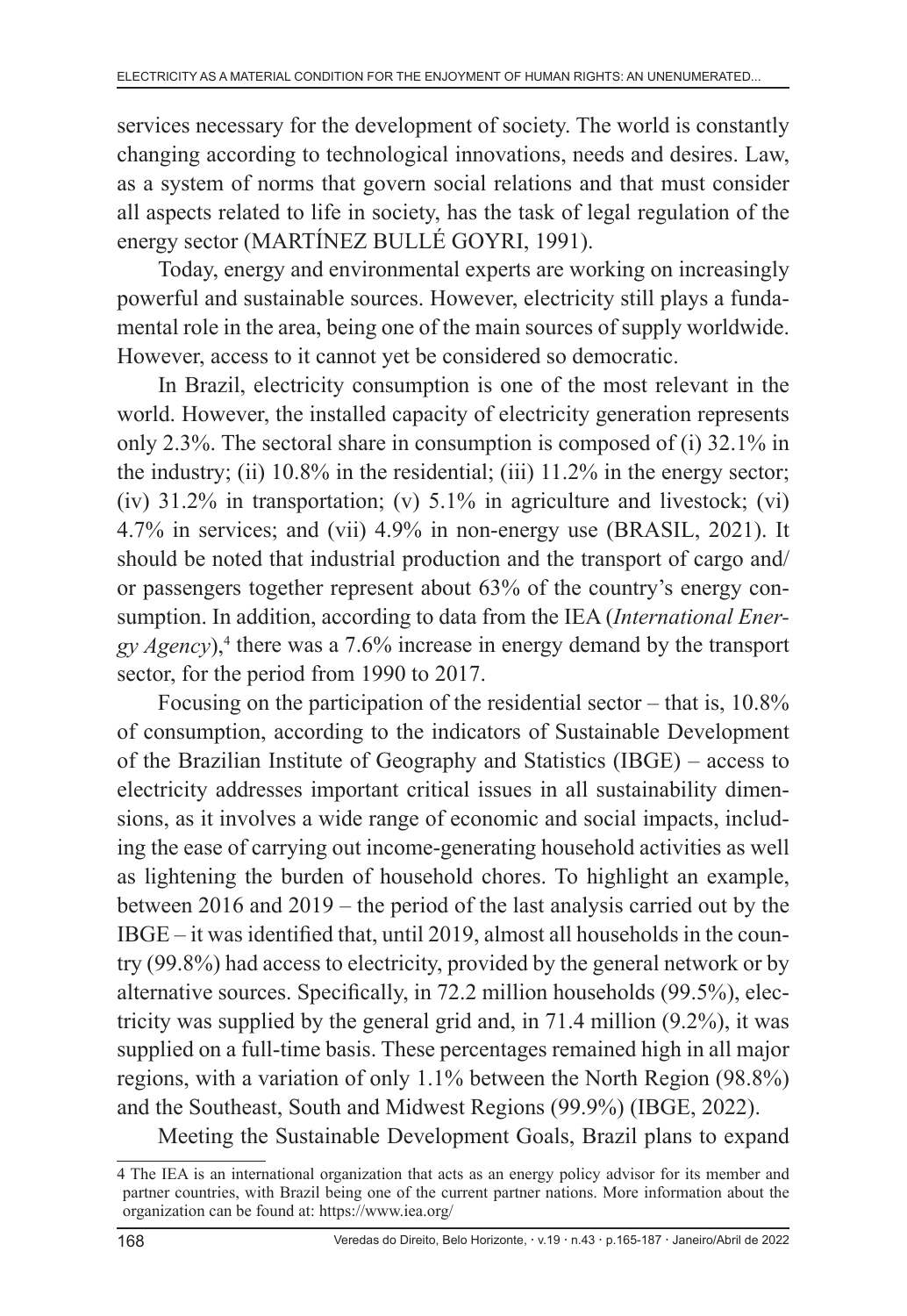infrastructure and modernize technology for provision and access to modern and sustainable energy services. For this reason, it can be said that electrical energy constitutes a budget for sustainable national development, under the terms established in the 1988 Federal Constitution. This expansion, in accordance with aspirations, must be reinforced by international cooperation to facilitate access to clean energy research and technologies, including renewable energy, energy efficiency and advanced and cleaner fossil fuel technologies (IBGE, 2022).

According to information from the United Nations (2011), in 2011 there were about 1.4 billion people in the world without access to modern electricity services. The number represents a total of approximately 20% of the world's population. In other words, for every five people on the planet, one did not have adequate access to energy. Since then, although progress has been made, it is indisputable that the number remains problematic, so that the United Nations (2015), when releasing these data, formalized a partnership between the United Nations Development Program (UNDP), the International Energy Agency (IEA) and the United Nations Industrial Development Organization (UNIDO), whose main objectives to be achieved by 2030 are: universal access to energy, a 40% reduction in consumption and the achievement of the 30% mark in renewable energy in the global mix of electrical resources.

As a starting point, it is important to highlight that electricity is no longer, as it was in other historical moments, an accessory or luxury good. Currently, many activities and human needs require it on an indispensable basis. Most of the time, this field includes basic issues, such as food refrigeration or medicines conservation, which characterizes access as a correlative right to human subsistence (PES; ROSA, 2012). For this reason, access must be understood as an integral component of the minimum necessary for a dignified existence.<sup>5</sup>

Thus, there is no doubt that, in contemporary civilization, energy  $-$  of any kind, but especially electricity – has become an element of essential importance for the development of society as a whole. Therefore, it is evident that the State – when it adopts a model of Social and Democratic State of  $Law<sup>6</sup>$  – has the duty to provide its citizens with the amount of energy necessary to allow minimum conditions capable of providing an improvement in the population's quality of life (CALDERÓN MORALES, 2005).

5 On the right to the existential minimum, see: Hachem (2014) and Schier and Schier (2018).

<sup>6</sup> On this model, see: Rodríguez-Arana Muñoz (2015) and Morais and Brum (2016).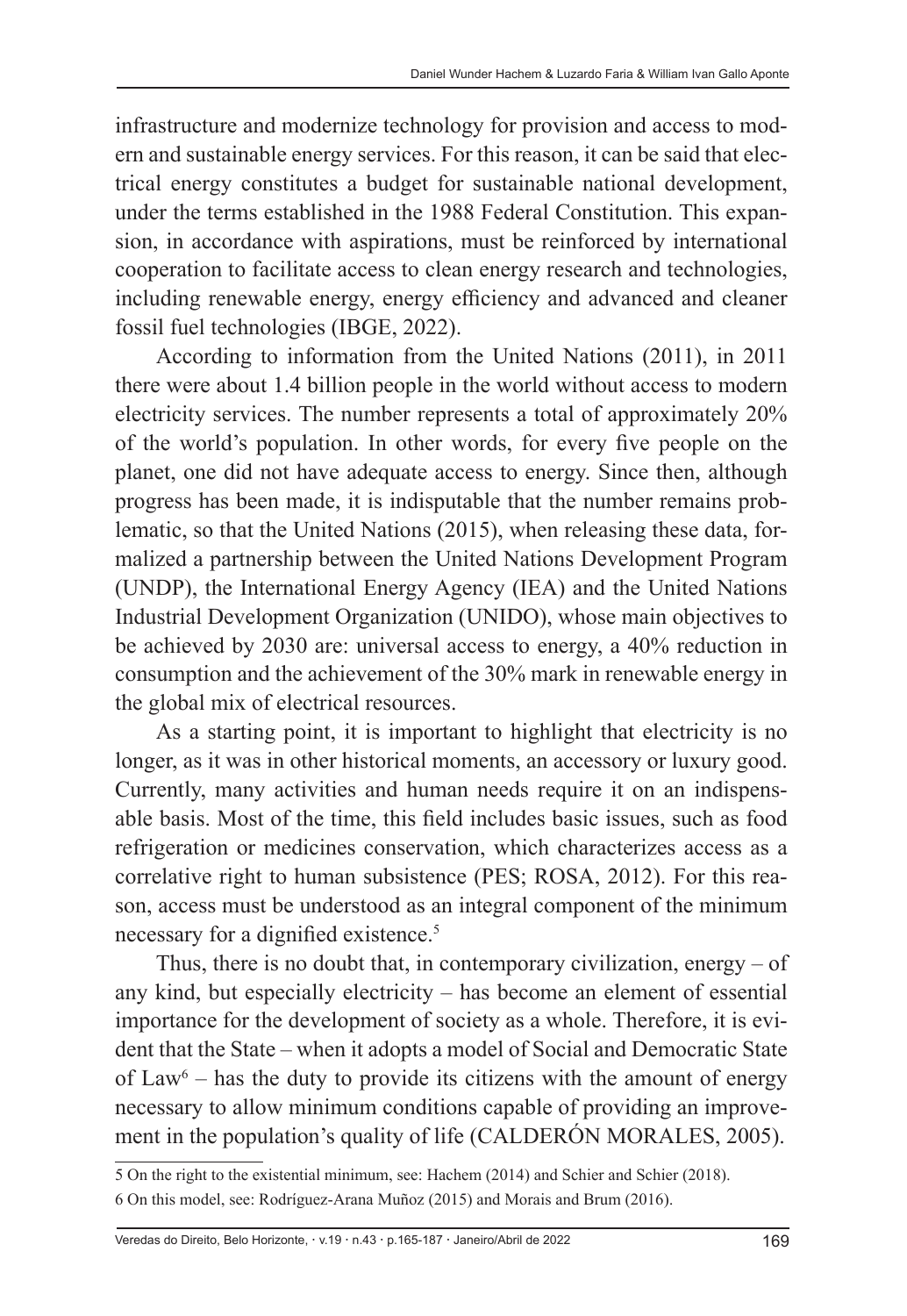Currently, one can feel a real emergency for the establishment of a human right of access to electricity. The emergency is reiterated by the need to develop public policies of International Human Rights Law, insofar as they aim at sustainable development, as well as the legal regulation of this issue, which can extend the energy supply to the most vulnerable social groups (TULLY, 2006). The application of the legal classification of "human right" to access to electricity must, however, be compatible with the provisions of the global sustainable development agenda.<sup>7</sup> This means balancing economic development, sustainable use of natural resources, environmental protection and poverty eradication. As long as this right serves to satisfy individual human needs and increase the quality of life, it can also contribute to the rational and efficient use of natural resources<sup>8</sup>, helping to prevent climate change (TULLY, 2012).

# **2 ACCESS TO ENERGY AS A MATERIAL CONDITION FOR THE ACHIEVEMENT OF HUMAN RIGHTS**

According to Alfonso Nava Negrete (2005, p. 141), the "Energy Law" – was born out of the need for each country to protect its energy reserves from greed (domestic and foreign), to regulate the international export and import trade of energy and take advantage of these resources for the benefit of the local population, from production – which must be rational and sustainable – to distribution – which must be equitable.

Since then, electricity has been the subject of a wide range of legal approaches, the analysis of which is possible not only from the perspective of environmental law and the need for sustainable energy development, but also from the perspective of economic law and infrastructure, as well as the regulation of production and marketing. The conception adopted in this work is different. The reading that will be made on electricity is based, at first, on constitutional aspects. For this reason, the study specifically analyzes access to electricity, seeking to substantiate its position as a fundamental human right.

Currently, electricity is understood as a material precondition for the satisfaction of several other human rights – such as access to water, education, housing, information, etc.<sup>9</sup>. In this sense, the lack of electricity

<sup>7</sup> On the new perspectives of the concept of sustainable development, see: Xavier (2017).

<sup>8</sup> On the complex notion of efficiency in public administration, see: Hachem and Gabardo (2018). 9 See Mexico (2013).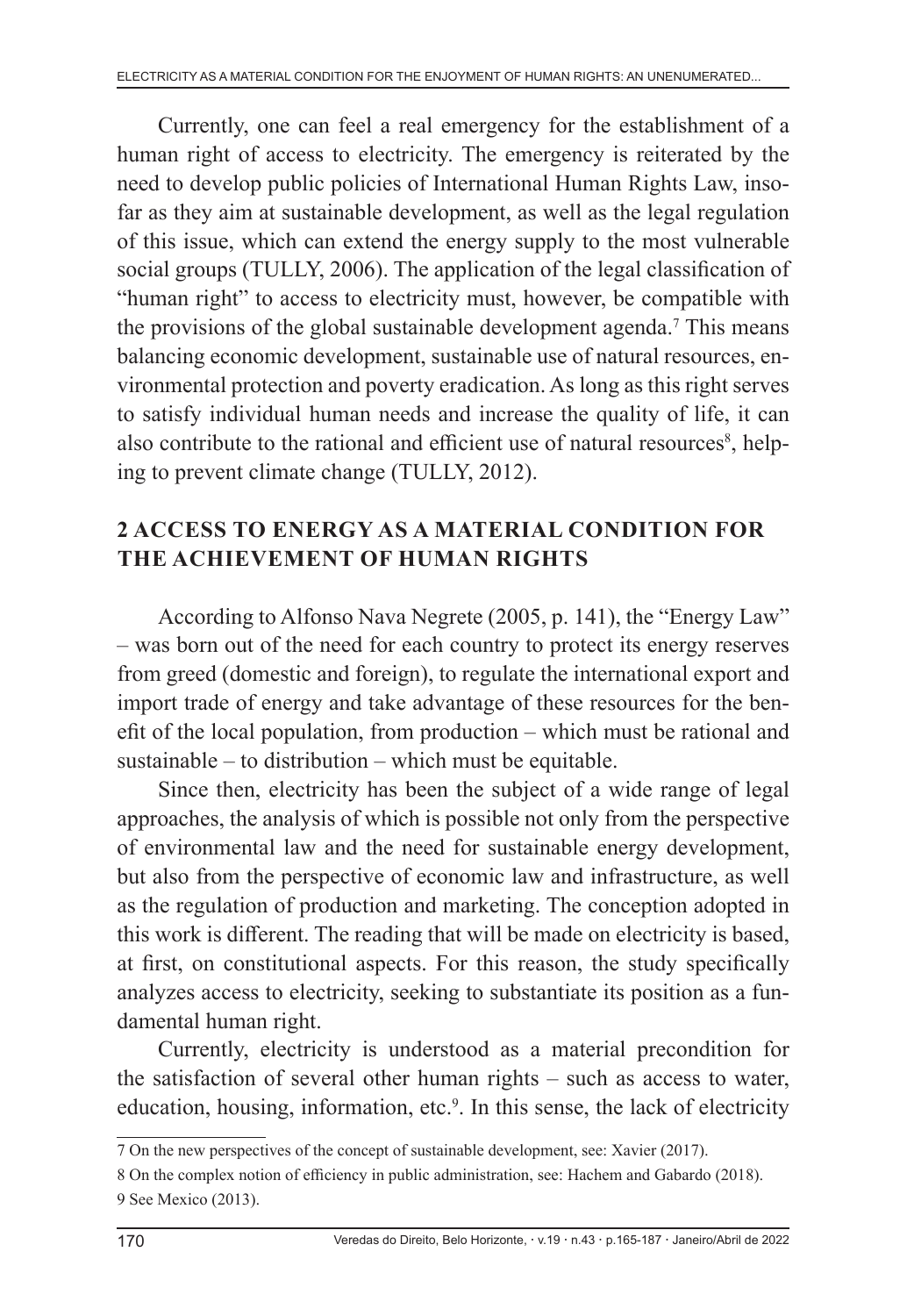directly affects the satisfaction of basic human needs – such as food (by impairing the functioning of refrigerators and other appliances necessary for food conservation), health (by making the operation of various medical devices unfeasible and affecting medicines preservation), education (by preventing the use of more advanced technological teaching methods), among many other examples (CASTRO SOTO, 2007). Electricity must be understood as a necessary prerequisite for the exploitation of economic activities in the sphere of civil society, which is why its absence generates social, cultural and digital exclusion (COSTA, 2009).

There is little disagreement in the specialized doctrine about the fact that the use of electricity is closely linked to a series of social aspects, such as the struggle to reduce social and regional inequalities and the sustainable development of civilization (GOLDEMBERG, 2000). Access to electricity is, therefore, understood as a necessary requirement for human development.

If the attempt to conceptualize development is a task that never generates unanimity10, there are highly respected thinkers who have studied the issue with some subtlety – such as Amartya Sen, who received the Nobel Prize in Economics in 1998 for her contribution to the issue of development in the Social State.<sup>11</sup> For Sen (2000), development focuses on removing conditions that deprive individuals of the enjoyment of their freedoms. In this sense, to consider citizens as free, they must have access to a minimally dignified share of economic, social, civil and political rights. It is a freedom-based perspective that "has generic resemblance to the common concern with 'quality of life', which also focuses on how people live (perhaps even on the options they have) and not just on the resources or income they have".

In fact, a person who is hungry and does not have adequate housing, health conditions or education is not free to shape his decisions and the development of his personality. As a logical consequence, the same applies to access to electricity, since this right is a condition for enjoying other essential rights. Therefore, this access manifests itself not only as an indispensable right for the development of society, but also, in a more rigorous analysis, for the development of each individual's fundamental freedoms.

Therefore, it is logical to state that "access to energy is linked to freedom, development, dignity, the realization of various fundamental rights, and it is the duty of the national state entity to promote the good of

<sup>10</sup> In this sense: Hachem (2013, p. 133-168).

<sup>11</sup> On the subject, see: Wedy (2017).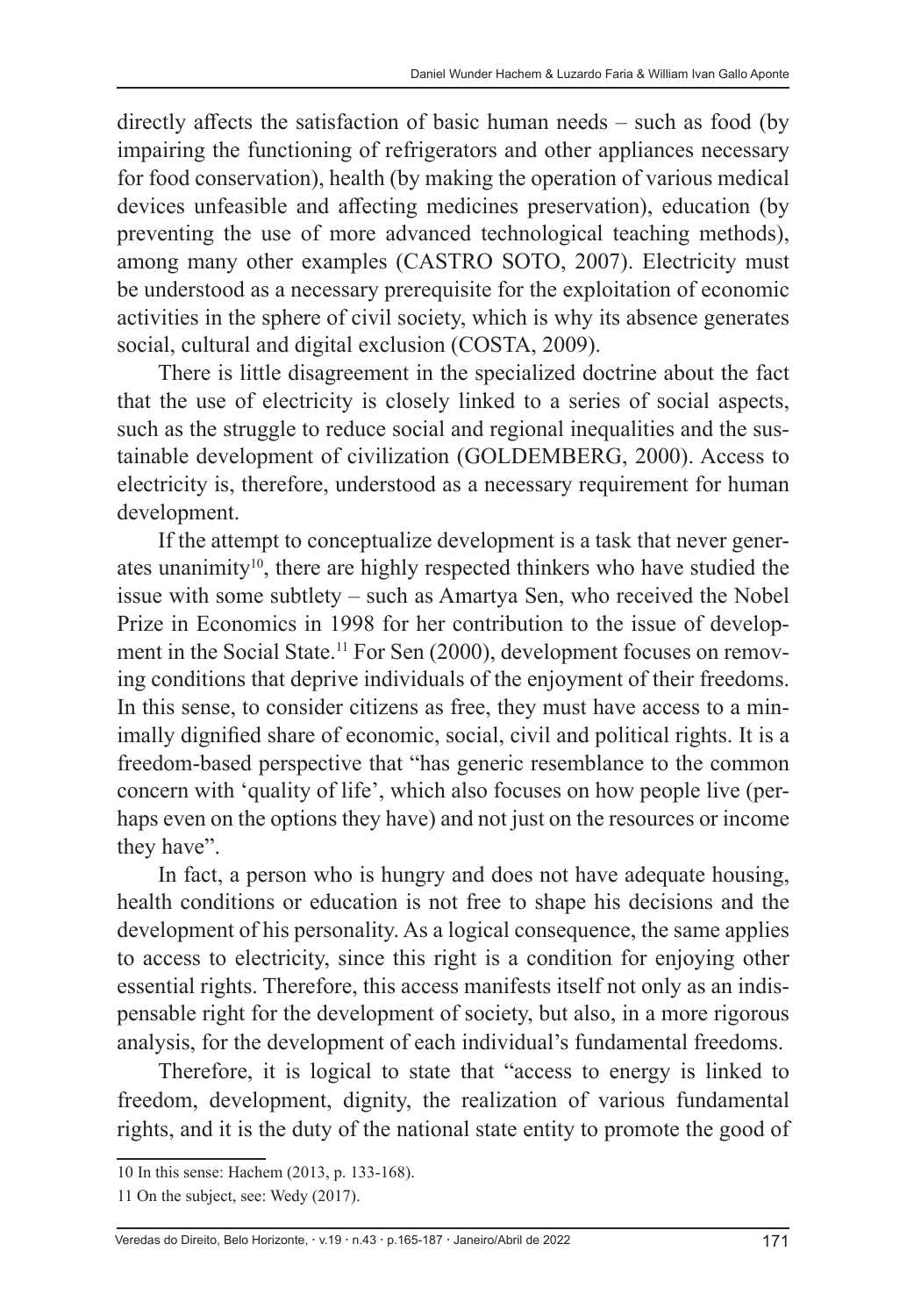all, including universal access to energy in the country" (CAVALCANTE, 2013, p. 66).

From this perspective, the human right of access to energy has an indirect effect on the right to development. Thus, "it is not just the consumption of energy that is sought, but the right of access to it, in order to promote the right to development as one of the human rights" (COSTA, 2009, p. 110).

Recalling that, in the paradigm of the Social Rule of Law, the State (through the Public Administration)<sup>12</sup> is the entity responsible for promoting development and reducing inequalities (BITTENCOURT NETO, 2017), the formulation of public policies aimed at democratizing access to electricity<sup>13</sup> must be required. As a result, an increase in production and greater equity in energy distribution should also be sought. This promotes getting closer to the currently marginalized citizens, who do not have the necessary conditions to make use of electricity. It is only through this system of distributive justice that we can begin to think about equality of social opportunity.

In this regard lies the importance for governments, especially in Latin America, through serious institutions, to plan and implement public policies for providing the population with all the energy necessary for social and economic development and, thus, fulfilling the primary purpose of public administration, which is the common good, especially for the most vulnerable social groups (CALDERÓN MORALES, 2005).

The conditional relationship between access to electricity and the fulfillment of various human rights is easily observable in the positions adopted at the international level by the UN. One of them, already mentioned, is the cooperation between UNDP, IEA and UNIDO with the main objective of universalizing the right by the year 2030. Another important issue is the Millennium Development Goals, which basically consist of eight adopted goals in 2009 by the organization's 191 member states, namely: (i) eradicate extreme poverty and hunger; (ii) achieve universal primary education; (iii) promote gender equality and empower women; (iv) reduce child mortality; (v) improve maternal health; (vi) combat HIV/AIDS, malaria and other diseases; (vii) ensure environmental sustainability; (viii) develop a global partnership for development (MARTINI; WALDMAN, 2018). If fulfilled, they should improve the destiny of humanity in this century.

<sup>12</sup> In this sense, from a social perspective of Administrative Law: Balbín (2014), Rodríguez-Arana Muñoz (2015) and Bitencourt Neto (2017).

<sup>13</sup> There is a direct relationship between the implementation of state public policies and the promotion of fundamental social rights. See: Carvalho (2019) and Salgado (2015).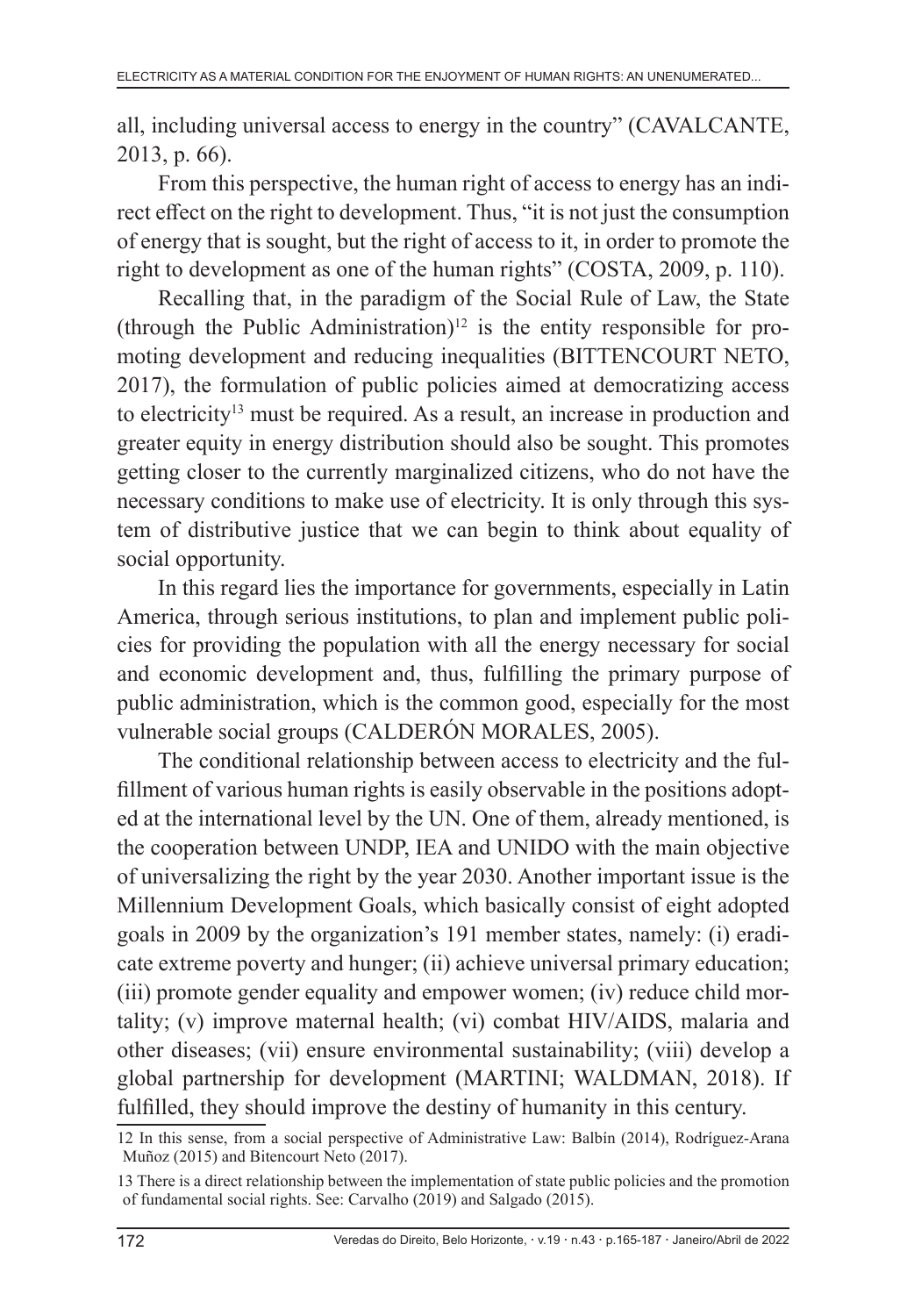Although the provision of essential public services and the improvement of energy infrastructure were not explicitly foreseen in the list, it is important to point out that allowing access to affordable energy for the most needy citizens, in a safe and socially advantageous way, has become one of the main prerequisites to achieve the eight goals (BHATTACHA-RYYA, 2006).

Stephen Tully (2006), one of the world's leading experts on the human right to electricity, similarly asserts that such a right advances all of the millennium development goals, establishing the following relationships:

- 1. Access to electricity helps to reduce poverty, as it increases industrial productivity, generates more employment opportunities and promotes the development of micro and small businesses, in addition to helping with refrigeration for food and medicines conservation;
- 2. Such access also *facilitates the realization of universal basic education*, since it eliminates the need for natural energy sources such as wood to be sought by people at an early age (especially residents of rural areas), a practice that ends up driving them away from schools more quickly. In addition, in a more direct effect, access to electricity provides more refined means of information and communication technology (computers, projectors, internet, etc.), which facilitates learning for everyone. So there is still the benefit of allowing children to study for longer periods, especially at night, when lighting is essential;
- 3. Its democratization helps to *promote gender equality and the empowerment of women*, simplifying various household chores (historically associated with women by a sexist culture), which can allow them greater freedom and autonomy in determining their attributions. This relationship is also provided for in the International Convention on the Elimination of All Forms of Discrimination Against Women, art. 14-2, h (ASAMBELA GENERAL DE LAS NACIONES UNIDAS, 1979);
- 4. It also helps to reduce infant mortality, as it is a less harmful source for respiratory health than those used in the past (charcoal or wood burning, for example). In addition, by helping to boil water, it is essential to fight diseases caused by the use of untreated water. Finally, the current supply system is much safer (i.e., less flammable) than many other means, promoting the reduction of burns, fires and accidents of this nature;
- 5. It can be understood as a prerequisite for *improving maternal health*, given that all medical equipment and infrastructure (in addition to surgical procedures) require electrical energy and lighting to be successful.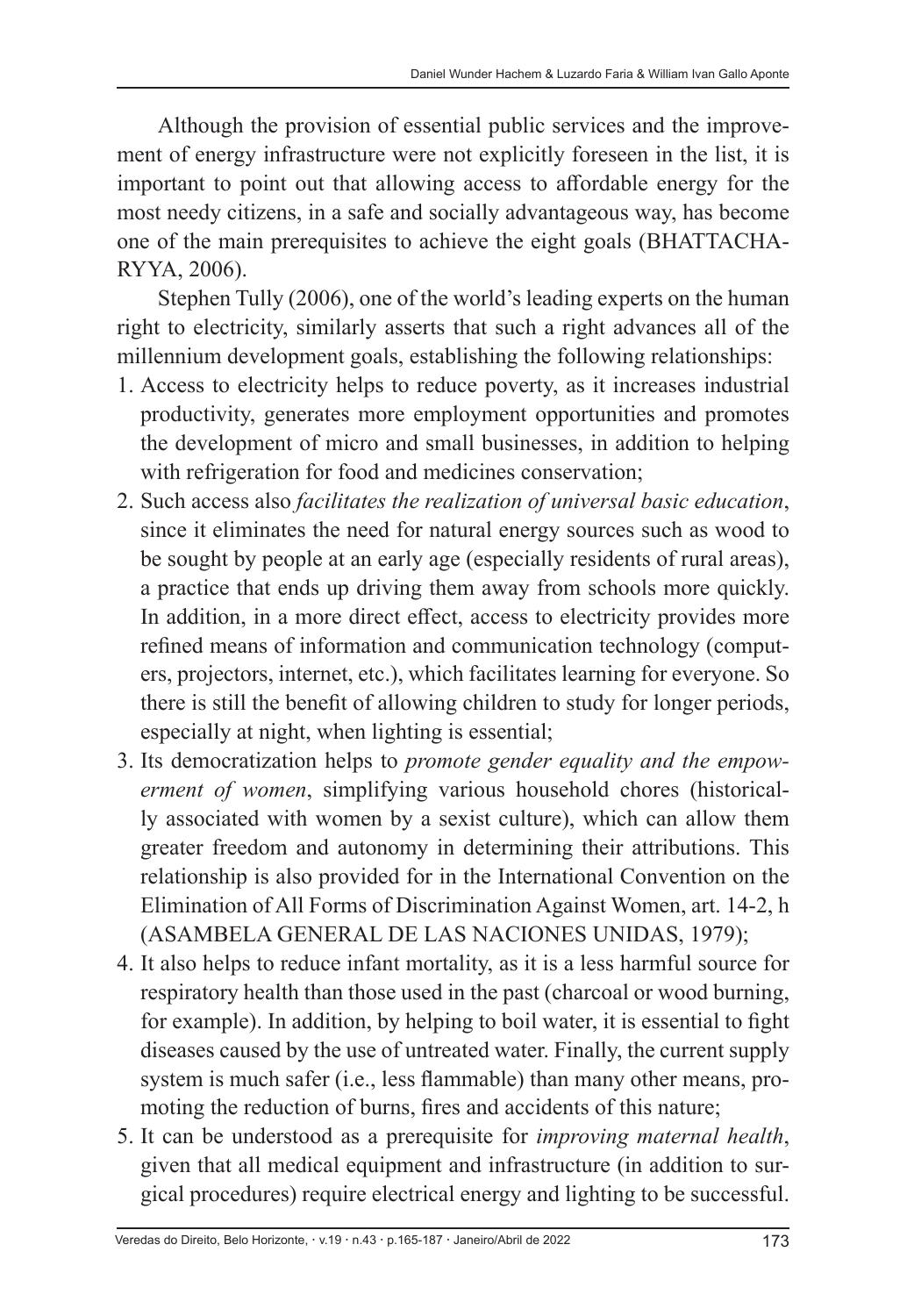However, more attention should be paid to families living in rural areas, since, as we have seen, there are still homes that do not have adequate supplies. This could, of course, have a negative impact on maternal health, especially in emergency situations;

- 6. It supports the fight against HIV/AIDS, malaria and other diseases in a number of fundamental ways: it improves the infrastructure of medical clinics and hospitals, helps with refrigeration for the conservation and development of vaccines and medicines, facilitates the boiling of water for sterilization of equipment, provides lighting etc.;
- 7. It is able to *guarantee environmental sustainability*, as it is a much more sustainable means of energy than, for example, wood and coal combustion. It also reduces the emission of polluting gases into the atmosphere, including carbon dioxide. Production by means considered clean – such as wind energy – does not produce collateral damage to the environment (with the destruction of forests and ecosystems), which is also not the case in the examples discussed above;
- 8. Finally, it is a factor that contributes to *the establishment of global cooperation for development*, as it allows, through communication, contact between the most diverse parts of the planet. Furthermore, there is no way to talk about sustainable global development without seeking to democratize access to electricity on a collective basis.

Making this access effective still encounters significant difficulties, which can be divided into several large groups, under the following headings: (i) territorial/physical difficulties, referring to regions whose geographic nature can impose obstacles to making the right of access effective, as in the cases of *cerrado*<sup>14</sup>, large forests, rivers, etc.; (ii) technical-scientific difficulties, related to the precariousness of certain environments, which ends up distancing technological advances from potential users, preventing access to the most modern forms of production and distribution<sup>15</sup>; (iii) economic/financial difficulties, existing due to the financial difficulties of each country or region, after all, the implementation of the public supply service obviously requires resources that, as a logical consequence, end up being charged from users and, in this sense, financial problems can prevent access for both individual users, for not being able to pay their bills, as well as preventing the development of services as a whole, when the government itself does not have the necessary resources

<sup>14</sup> *Cerrado* is a savanna-type biome that exists in Brazil.

<sup>15</sup> See Soethe and Blanchet (2020).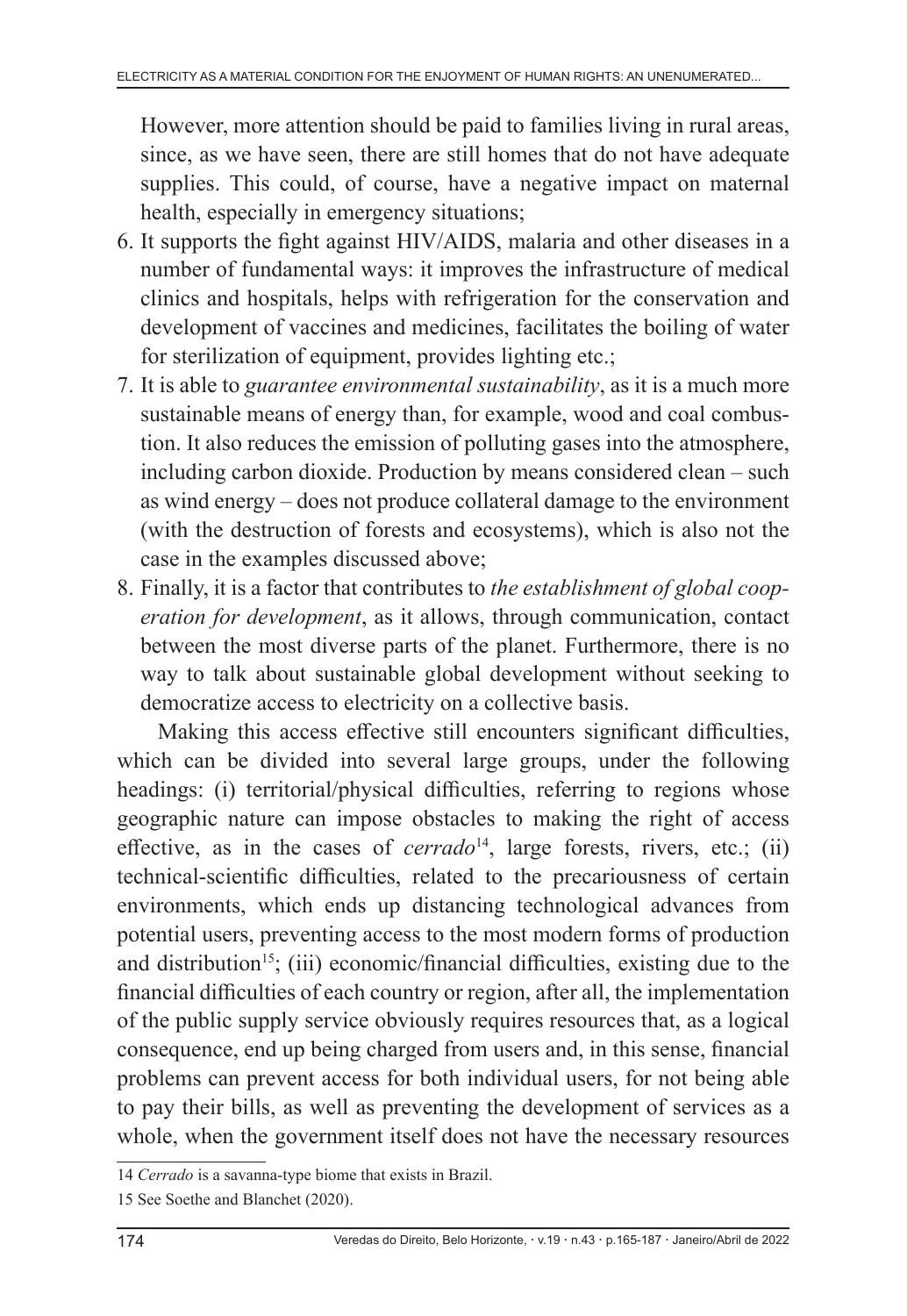to implement an adequate distribution system; (iv) political difficulties, which arise in the political sphere when public representatives, whether from the Executive or the Legislative Power, prevent the best provision of electric energy supply services, seeking some type of private interest (to favor the concessionary company or to discredit the region's politicians, for example); (v) environmental difficulties, despite recent advances in the field of sustainable and renewable energies,<sup>16</sup> a large part of the electricity produced on the planet still comes from thermal plants, incinerators, hydroelectric plants, which, during these processes, cause great damage to the environment, to give an example (COSTA, 2009).

Having established the importance of access to electricity for the realization of the entire system of human rights, positive state action is essential to modify the system and the way to overcome these difficulties, so that the much-desired universality of access can be achieved.

# **3 THE RIGHT OF ACCESS TO ELECTRICITY AS AN IMPLICIT RIGHT IN THE BRAZILIAN CONSTITUTION AND IN INTERNATIONAL LAW**

Access to electricity is not expressly provided for in the Brazilian Constitution of 1988 as a fundamental right. This is no reason to remove it from this essential framework, since, by virtue of its intimate connection with the fundamental rights formally included in the list, it enjoys material fundamentality intrinsic to its own function.<sup>17</sup>

It is worth remembering that, in the Brazilian constitutional order, there is a material opening clause of the fundamental rights catalog, inserted in art. 5,  $\S2$ , which allows the recognition of a block of constitutionality<sup>18</sup>: According to Sarlet (2010), the rights and guarantees expressed in the Constitution do not exclude other derivatives of the regime and principles adopted by it, including international treaties to which Brazil is a party. The attribution of the status of (materially) fundamental right to legal positions that are not formally included in the text of "Title II – Fundamental Rights and Guarantees" of the Constitution (arts. 5 to 17), nor explicit in other parts of the constitutional text, requires that the positions have content

<sup>16</sup> See: Boff and Boff (2017), Goldfarb (2020) and Krell and Souza (2020).

<sup>17</sup> It is noteworthy that, although the vast majority of scholars on the subject are of a different opinion, there are those who believe that it is impossible to treat access to electricity as a right. As an example of this minority view: Rochlin (2002, p. 31-36).

<sup>18</sup> In this sense: Ferreira and Limberger (2018, p. 317-330).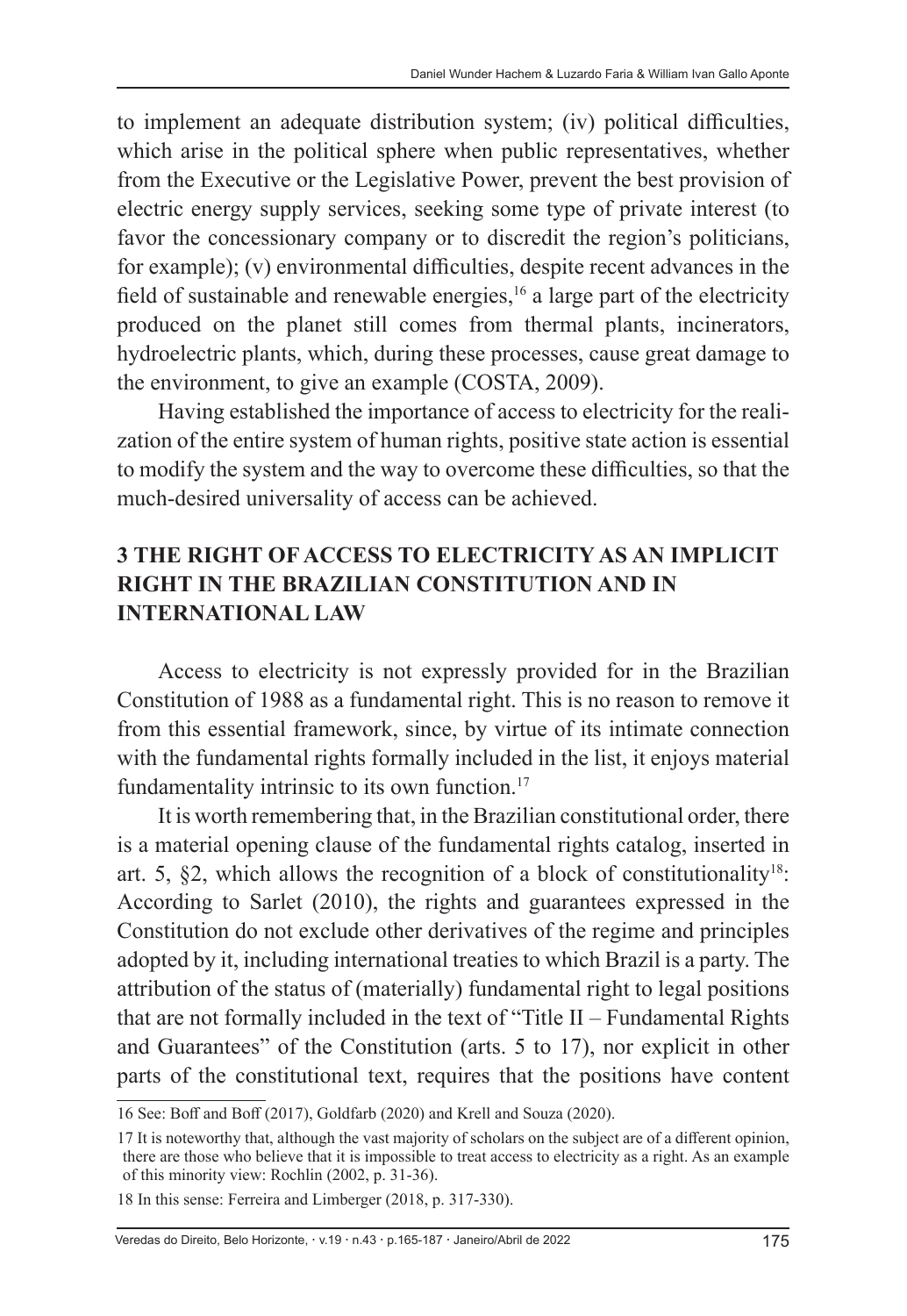and importance that bring them closer to formally fundamental rights and that derive directly from the principles listed in Art. 1 to 4 of Title I ("Fundamental Principles").19

The existence of *materially* fundamental rights is, therefore, admitted due to the proximity of their content to the essence of the Constitution and to the other fundamental rights provided for in the text formalized in Title II of the Major Law20.

Therefore, there are no major difficulties in recognizing the right of access to electricity as a fundamental right, given its evident relationship with the principles adopted by the 1988 Brazilian Constitution and by the international human rights treaties signed by Brazil<sup>21</sup>, as will be explained below. Electricity is an essential asset for building a freer, fairer and more solidary society, for guaranteeing national development, eradicating poverty, reducing inequalities and promoting the common good – which are the fundamental objectives of the Brazilian Republic, as described in art. 3, sections I to IV of the Constitution.

For these reasons, the State is immersed in the task of providing electricity services, allowing all citizens to have access to them. In Brazil, according to the Constitution, the Federation is responsible for providing these services (art. 21, XII, b, CF). However, the constitutional system admits the delegation of the execution of the service under a concession or permission regime, which is exactly what happens in practice. The Federation does not directly provide the electricity supply service. This function has long been delegated to legal entities governed by private law in each State of the Federation.

In order to control the provision of this service by concessionaires, ANEEL (National Electrical Energy Agency) was created in 1996<sup>22</sup> (Law 9427/96) as a regulatory agency linked to the Ministry of Mines and Energy23. Its main attributions are the regulation and supervision of the production, transmission and commercialization of electricity in accordance with the policies and guidelines of the national government. In 2000, the

<sup>19</sup> This is the criterion proposed by Sarlet (2010, p. 92-93).

<sup>20</sup> On the recognition of materially fundamental rights, see in the Portuguese legal literature the lessons of: Andrade (2004, p. 75-97). In Brazilian law, the subject is extensively explored by: Sarlet (2006, p. 98-109) and Pinto and Netto (2016; 2021).

<sup>21</sup> On the hierarchy of human rights treaties in Brazil, see: Gussoli (2019).

<sup>22</sup> National Electrical Energy Agency.

<sup>23</sup> Ministry of Mines and Energy.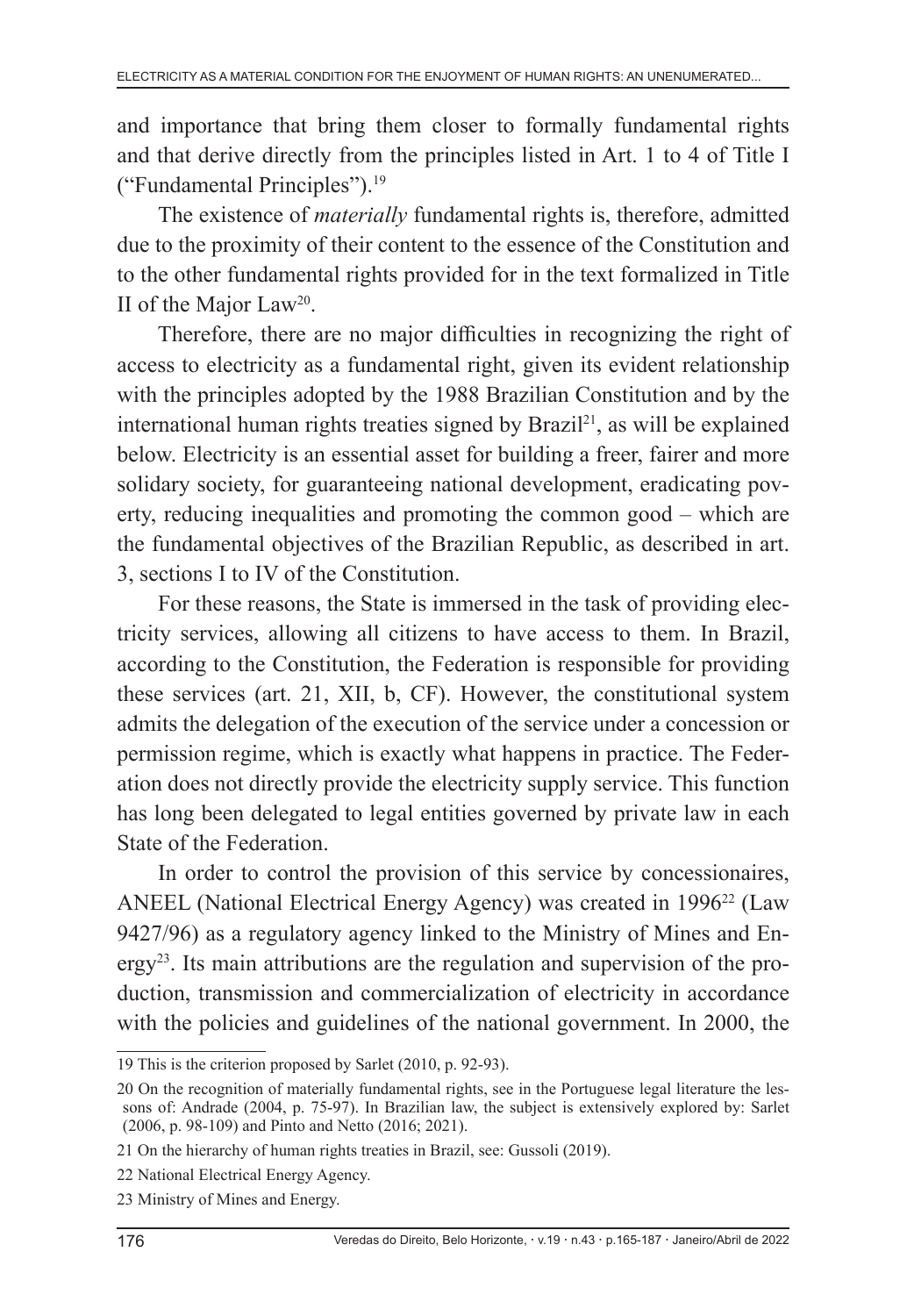*Ministry of Mines and Energy* created the CNPE (National Energy Policy Council) (Decree  $3,520/00$ <sup>24</sup>, with the aim of providing guidelines and suggestions to guide the formulation of public policies by the Federal Public Administration, considering the promotion of rational use and supply of energy resources to the most diverse regions of the country. ANEEL and CNPE are responsible for issuing administrative acts of a normative, regulatory or directive nature, which more specifically delimit the way in which the Brazilian legal system regulates the subject.

Law No. 9,478/97 provides for the national energy policy. According to the doctrine, the main challenge that led to the formulation of the law corresponded to the provision of the services necessary to achieve satisfactory levels of development using reasonable resources compatible with the financial possibilities of the users, in an environmentally sustainable way (GOLDEMBERG *et al.,* 1998).

Finally, we highlight the performance of the Brazilian Public Administration in the formulation of (at least) two major public policies aimed at increasing access to electricity in the country. In 2003, Decree No. 4,873 instituted the *National Program for Universal Access and Use of Electric Energy*<sup>25</sup>, better known as *Luz Para Todos* (Light for all), with the aim of providing electricity to a part of the population in rural areas that did not yet have the service. Studies claim that this public policy was responsible for the considerable improvement in the quality of life in the countryside, making people who lived in cities, in inadequate conditions, return to their rural areas of origin and that others, especially young people, did not need to leave the countryside in search of social integration (CAMARGO *et al.*, 2008). In 2002, the social tariff for electricity was created, through Federal Law No. 10,438/2002. It is a benefit created by the Federal Government to grant economic subsidies to users with low consumption or with low consumption and low income. Thus, those who consume less than 30 kWh per month at home receive a 65% discount on their bill; if consumption remains between 30 and 100 kWh per month, the discount is 40%; between 100 and 220 kWh, 10%. To be eligible for the social tariff, the family must have a monthly *per capita* income of less than or equal to half a minimum wage. If there is a family member with an illness or disability whose treatment requires the use of electricity, the requirement expands to

<sup>24</sup> National Energy Policy Council.

<sup>25</sup> National Program for Universal Access to and Use of Electric Energy.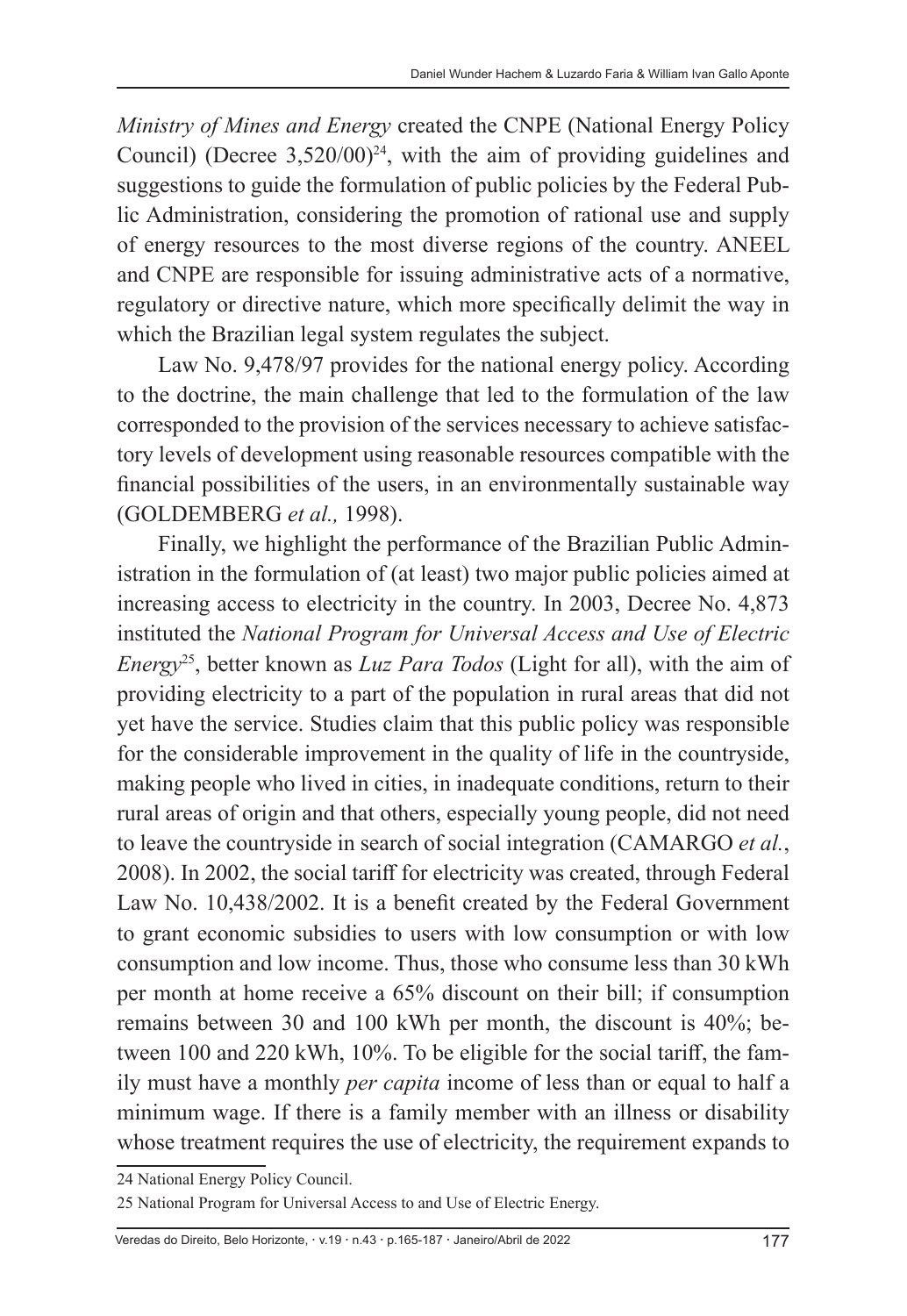three minimum wages. These are two commendable political initiatives to promote the democratization of access to electricity, facing their two main obstacles: geographic difficulty and economic difficulty.<sup>26</sup>

In international law, access to electricity was also not expressly provided for as a human right in the main existing treaties. However, its direct influence can be felt in the pursuit of the objectives determined by these treaties.

The Universal Declaration of Human Rights, promulgated in 1948, was the first major international human rights document adopted by the UN. Although it is not a treaty that legally obliges States to comply with its provisions, it is very important for its content and meaning, as it establishes the entire basis of international human rights law. In art. 22 (OR-GANIZACIÓN DE LAS NACIONES UNIDAS, 1948), which deals with economic, cultural and social rights, the Declaration states that:

> Everyone, as a member of society, has the right to social security and is entitled to realization, through national effort and international co-operation and in accordance with the organization and resources of each State, of the economic, social and cultural rights indispensable for his dignity and the free development of his personality (ORGANIZACIÓN DE LAS NACIONES UNIDAS, 1948).

#### Art. 25.1 states that:

Everyone has the right to a standard of living adequate for the health and well-being of himself and of his family, including food, clothing, housing and medical care and necessary social services (ORGANIZACIÓN DE LAS UNITED NATIONS, 1948).

## The International Covenant on Economic, Social and Cultural Rights (ICESCR) determines in its preamble that:

[...] the ideal of free human beings enjoying freedom from fear and want can only be achieved if conditions are created whereby everyone may enjoy his economic, social and cultural rights, as well as his civil and political rights (ORGANIZACIÓN DE LAS NACIONES UNIDAS, 1966).

### In Part II, Art. 2.1, the Covenant provides that:

Each State Party to the present Covenant undertakes to take steps, individually and through international assistance and co-operation, especially economic and technical, to the maximum of its available resources, with a view to achieving progressively the full realization of the rights recognized in the present Covenant by all appropriate means, including particularly the adoption of legislative measures (ORGANIZACIÓN DE LAS NACIONES UNIDAS, 1966).

<sup>26</sup> For the problem of economic difficulties, some authors propose that the rights to the benefit should be free. On this issue: ROSALES (2019).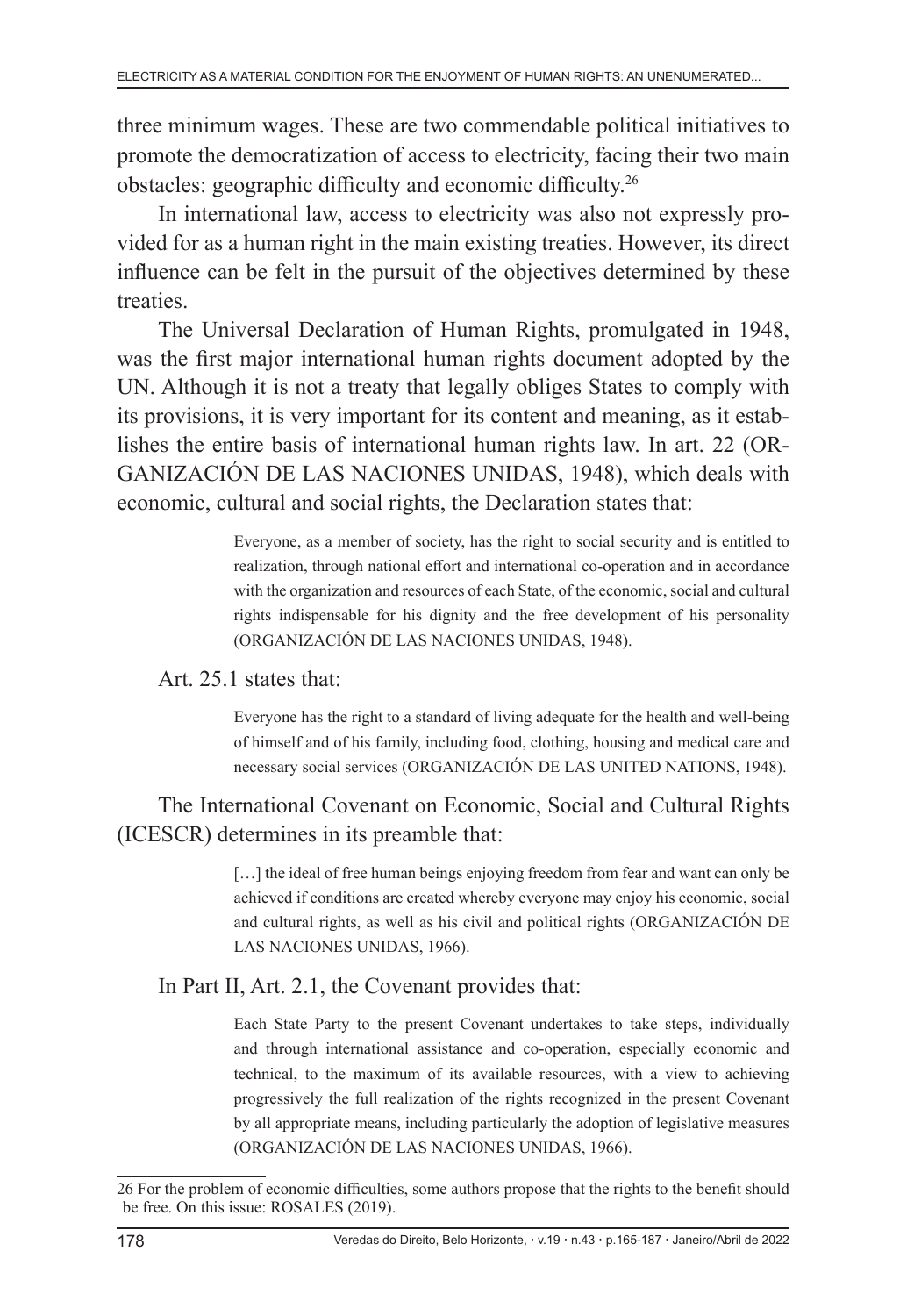By themselves, these excerpts already demonstrate the role that the ICESCR wants to impose on the signatory States: they must act in a positive and cooperative way with the ultimate objective of providing an improvement in the quality of life for all citizens.

Further on, the need for access to electricity for the realization of the rights provided for in the ICESCR is even more evident. See, for example, how Art. 11.1 deals with the human right to an adequate standard of living: "The States Parties to the present Covenant recognize the right of everyone to an adequate standard of living for himself and his family, including *adequate* food, clothing and *housing*, and to the continuous improvement of living conditions. […]" (ORGANIZACIÓN DE LAS NACIONES UNIDAS, 1966). In 1991, the UN Committee on Economic, Social and Cultural Rights, the body responsible for monitoring the implementation of the ICESCR, issued some general comments on the document. On the meaning of "adequate housing", General Comment No. 4 determines that it must have:

> [...] adequate privacy, adequate space, adequate security, adequate *lighting* and ventilation, adequate basic infrastructure and adequate location with regard to work and basic facilities – all at a reasonable cost (ORGANIZACIÓN DE LAS UNITED NATIONS, 1966).

#### It also states that it:

[...] must contain certain facilities essential for *health*, security, comfort and nutrition. All beneficiaries of the right to adequate housing should have sustainable access to natural and common resources, safe drinking water, energy for cooking, heating and lighting, sanitation and washing facilities, means of food storage, refuse disposal, site drainage and emergency services (ORGANIZATION OF THE UNITED NATIONS, 1966).

The American Convention on Human Rights (Pact of San José, Costa Rica) follows the same line. In its Chapter III, which deals with economic, cultural and social rights, art. 26 provides for the so-called "progressive development". On that occasion, it states that:

> The States Parties undertake to adopt measures, both internally and through international cooperation, especially those of an economic and technical nature, with a view to achieving progressively, by legislation or other appropriate means, the full realization of the rights implicit in the economic, social, educational, scientific, and cultural standards […] (ORGANIZACIÓN DE LOS ESTADOS AMERICANOS, 1969).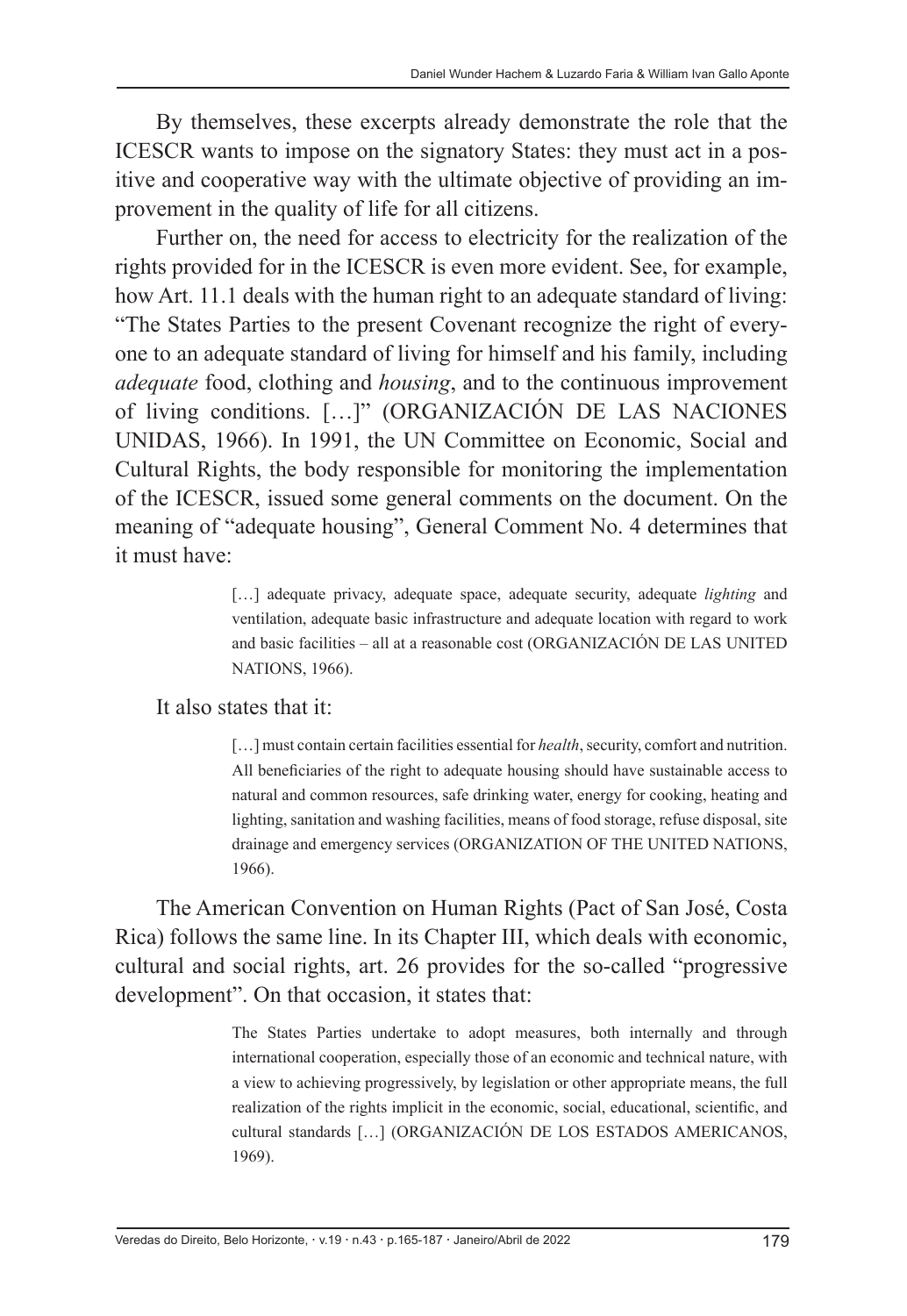Another example that can be mentioned is the Convention on the Elimination of All Forms of Discrimination against Women. Already mentioned in the previous topic, this document expressly provides for the importance of access to electricity for human development. Art. 14.2 establishes that:

> States Parties shall take all appropriate measures to eliminate discrimination against women in rural areas in order to ensure, on a basis of equality of men and women, that they participate in and benefit from rural development and, in particular, shall ensure to such women the right […] (h) To enjoy adequate living conditions, particularly in relation to housing, sanitation, electricity and water supply, transport and communications. (i) to enjoy adequate housing, health services, electricity and water supply, transport and communications (ORGANIZACIÓN DE LOS ESTADOS AMERICANOS, 1969).

Finally, it is worth mentioning the European Pillar of Social Rights (CASADO, 2019), approved by the European Commission Recommendation (EU) 2017/761 of 26 April 2017 and then by the Interinstitutional Proclamation on the European Pillar of Social Rights 2017/C 428 /09 of 13 December 2017, a joint act of the European Parliament, the Council of the European Union and the European Commission. While the declaration is not an international treaty and therefore does not produce binding legal effects, it is a document that proclaims principles that serve "is to serve as a guide towards efficient employment and social outcomes when responding to current and future challenges which are directly aimed at fulfilling people's essential needs, and towards ensuring better enactment and implementation of social rights" (UNIÓN EUROPEA, 2017). The Declaration provides in art. 20 ("Access to Essential Services") that "Everyone has the right to access essential services of good quality, including water, sanitation, *energy*, transport, financial services and digital communications. Support for access to such services shall be available for those in need" (UNIÓN EUROPEA, 2017).

Thus, it is possible to affirm that, although access to electricity is not expressly provided for in the Brazilian legal system or in international treaties, it is perfectly possible to defend the existence of this human right, since it is a material precondition for the implementation of most of human and fundamental rights.

## **CONCLUSION**

As Agustín Gordillo (GORDILLO, 2005, p. 107) pointed out, "if the hot air of each written word could be transformed into energy, the world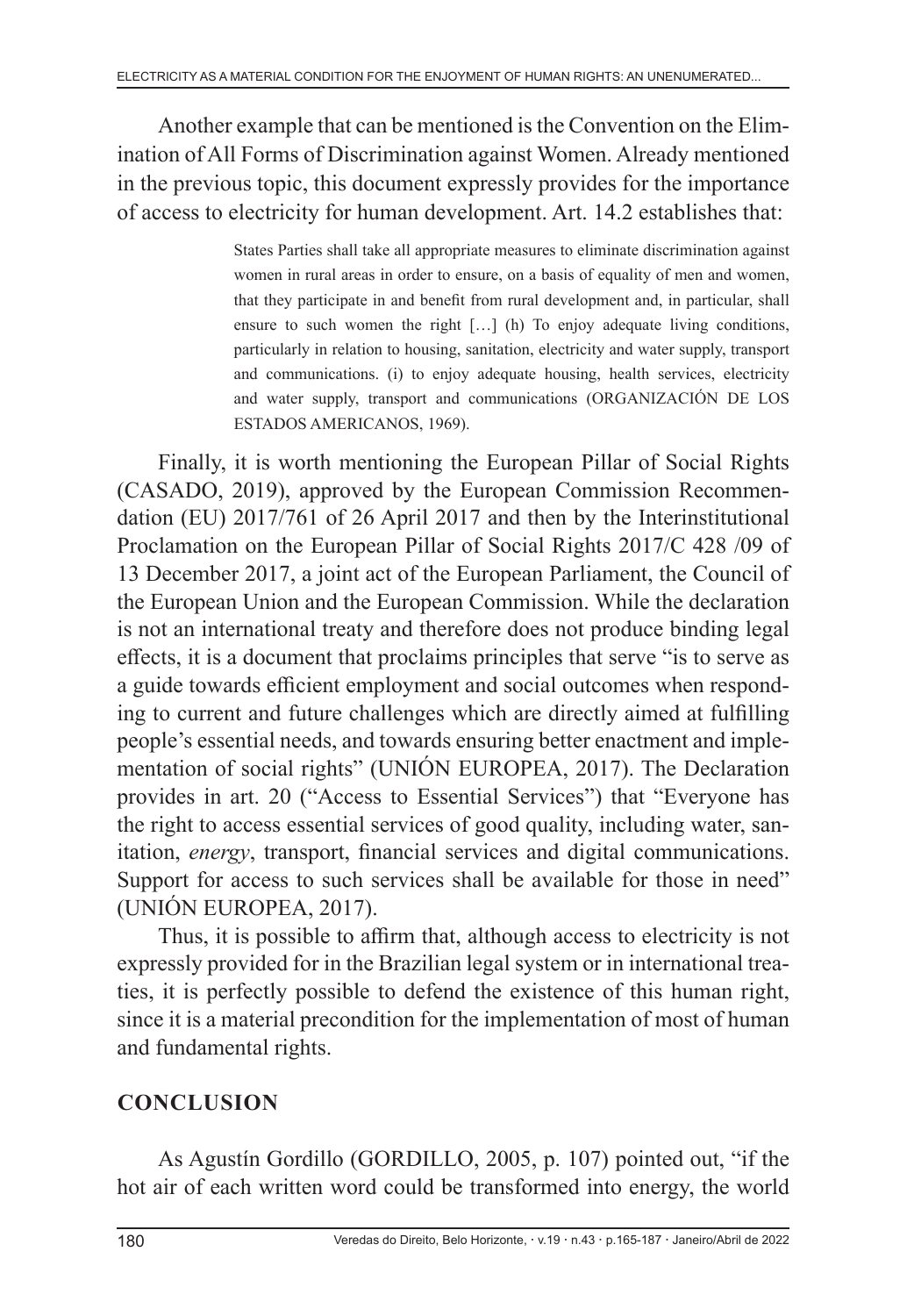would already have excess energy and the crisis would be one of overproduction, not insufficiency". The Argentine professor's sentence serves as a warning. Currently, perhaps a lot is said about electrical energy – mainly in the field of law – without any importance to the practical functionality of what is said. Unfortunately, words alone do not translate into energy. The lack of access for the most needy citizens and inhabitants of the most distant locations from large urban centers is not, therefore, a problem that will be solved simply by academic and doctrinal research.

Aware of this fact, the present document aims to demonstrate, above all, the relevance of the right of access to electricity to the international human rights system. In doing so, it sought to underscore an indisputable premise: all citizens today need various forms of electrical energy to live their lives with dignity. This convenience, however, is not enjoyed by a large part of the world's population.

Although the right is not expressly recognized in the Brazilian legal system and in international law, it must be understood as a fundamental and intrinsic value of these systems. For this reason, the State must act positively to allow a broader democratization of the human right under analysis. It is essential that it manages to promote public policies that directly target this universal access – which is the objective of both the Brazilian constitutional order and the international human rights system with regard to Energy Law. This is definitely not an easy task. What we hope to have achieved with this work is to demonstrate the importance of realizing this right for the enjoyment of the entire system of fundamental rights.

### **REFERENCES**

ANDRADE, J. C. V. *Os direitos fundamentais na Constituição Portuguesa de 1976*. 3. ed. Coimbra: Almedina, 2004.

BALBÍN, C. F. Un Derecho Administrativo para la inclusión social. *A&C – Revista de Direito Administrativo & Constitucional*, Belo Horizonte, ano 14, n. 58, p. 33-59, out./dez. 2014.

BHATTACHARYYA, S. C. Renewable energies and the poor: niche or nexus? *Energy Policy*, Amsterdam, v. 34, n. 7, p. 659-663, abr. 2006.

BITTENCOURT NETO, E. Estado social e administração pública de garantia. *Revista de Direito Econômico e Socioambiental*, Curitiba, v. 8, n. 1, p. 289-302, jan./abr. 2017.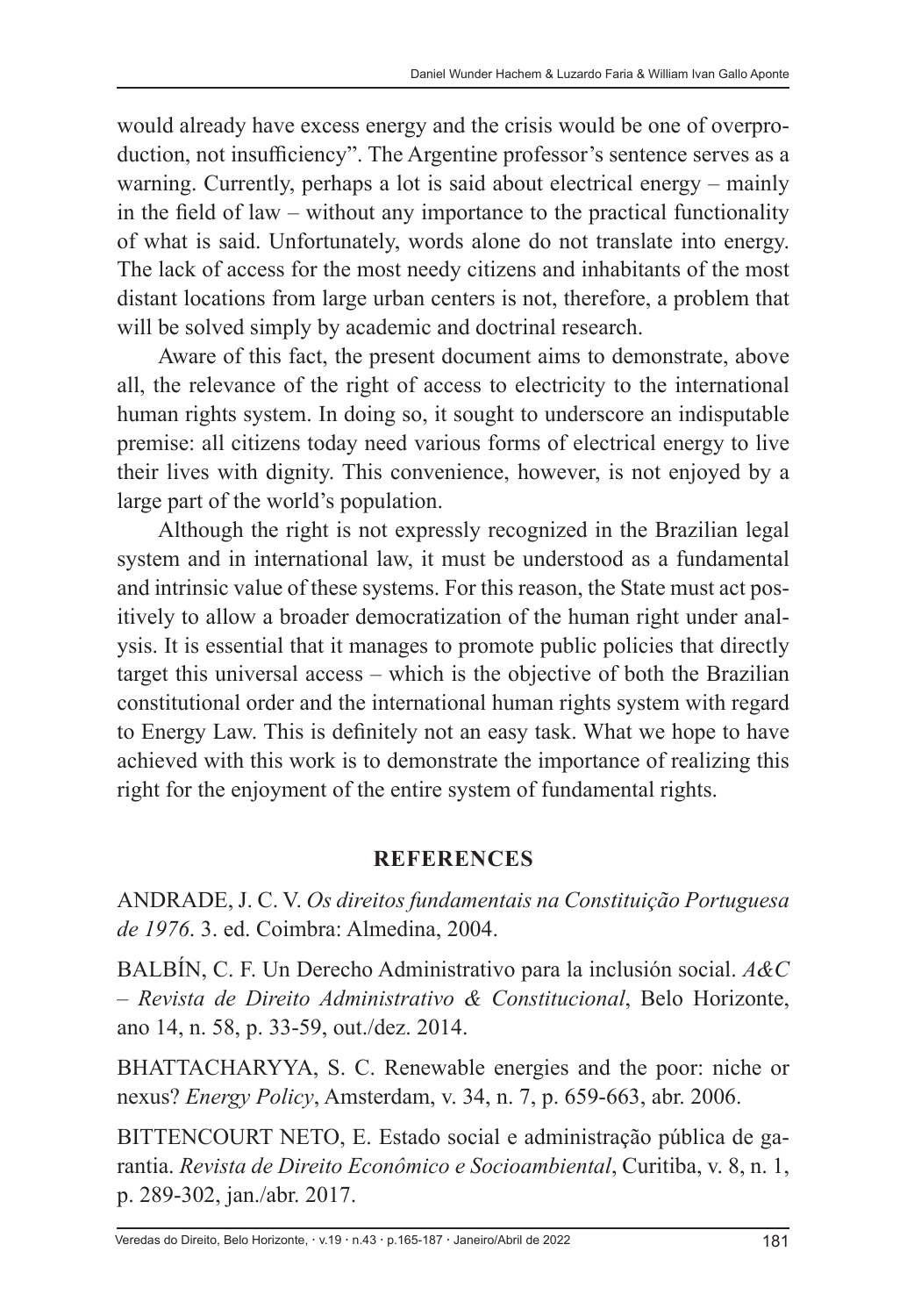BITENCOURT NETO, E. Transformações do Estado e a Administração Pública no século XXI. *Revista de Investigações Constitucionais,* Curitiba, v. 4, n. 1, p. 207-225, jan./abr. 2017.

BOFF, S. O; BOFF, V. A. Inovação tecnológica em energias renováveis no Brasil como imperativo da solidariedade intergeracional. *Revista de Direito Econômico e Socioambiental*, Curitiba, v. 8, n. 2, p. 282-302, maio/ ago. 2017.

BRASIL. Empresa de Pesquisa Energética. *Balanço Energético Nacional 2021:* ano base 2020. Rio de Janeiro: EPE, 2021. Available from: https:// www.epe.gov.br/sites-pt/publicacoes-dados-abertos/publicacoes/PublicacoesArquivos/publicacao-601/topico-588/Relat%C3%B3rio%20S%- C3%ADntese%20BEN%202021-ab%202020\_v2.pdf. Access on: 17 jun. 2021.

CALDERÓN MORALES, H. H. Los energéticos en Guatemala. *In:* FERNÁNDEZ RUIZ, J (Coord). *Derecho Administrativo:* memoria del Congreso Internacional de Culturas y Sistemas Jurídicos Comparados. Ciudad de México: UNAM, 2005.

CAMARGO, E.; RIBEIRO, F. S.; GUERRA, S. M. G. O Programa Luz para Todos: metas e resultados. *Espaço Energia*, Curitiba, n. 9, p. 21-24, out. 2008.

CAVALCANTE, H. P. M. O acesso à energia elétrica no Brasil sob a ótica do desenvolvimento como liberdade. *Revista de Direito Econômico e Socioambiental*, Curitiba, v. 4, n. 2, p. 58-86, jul./dez. 2013.

CARVALHO, O. F. As políticas públicas como concretização dos direitos sociais. *Revista de Investigações Constitucionais*, Curitiba, v. 6, n. 3, p. 773-794, set./dez. 2019.

CASADO CASADO, L. El nuevo Pilar Europeo de Derechos Sociales: ¿hacia un fortalecimiento real de la dimensión social de la Unión Europea? *Revista de Investigações Constitucionais*, Curitiba, v. 6, n. 2, p. 375-404, maio/ago. 2019.

CASTRO SOTO, G. Agua y energía: por el reconocimiento del agua y de la luz como derechos humanos. *Ecoportal,* 17 jan. 2007. Available from: http://www.ecoportal.net/Temas-Especiales/Derechos-Humanos/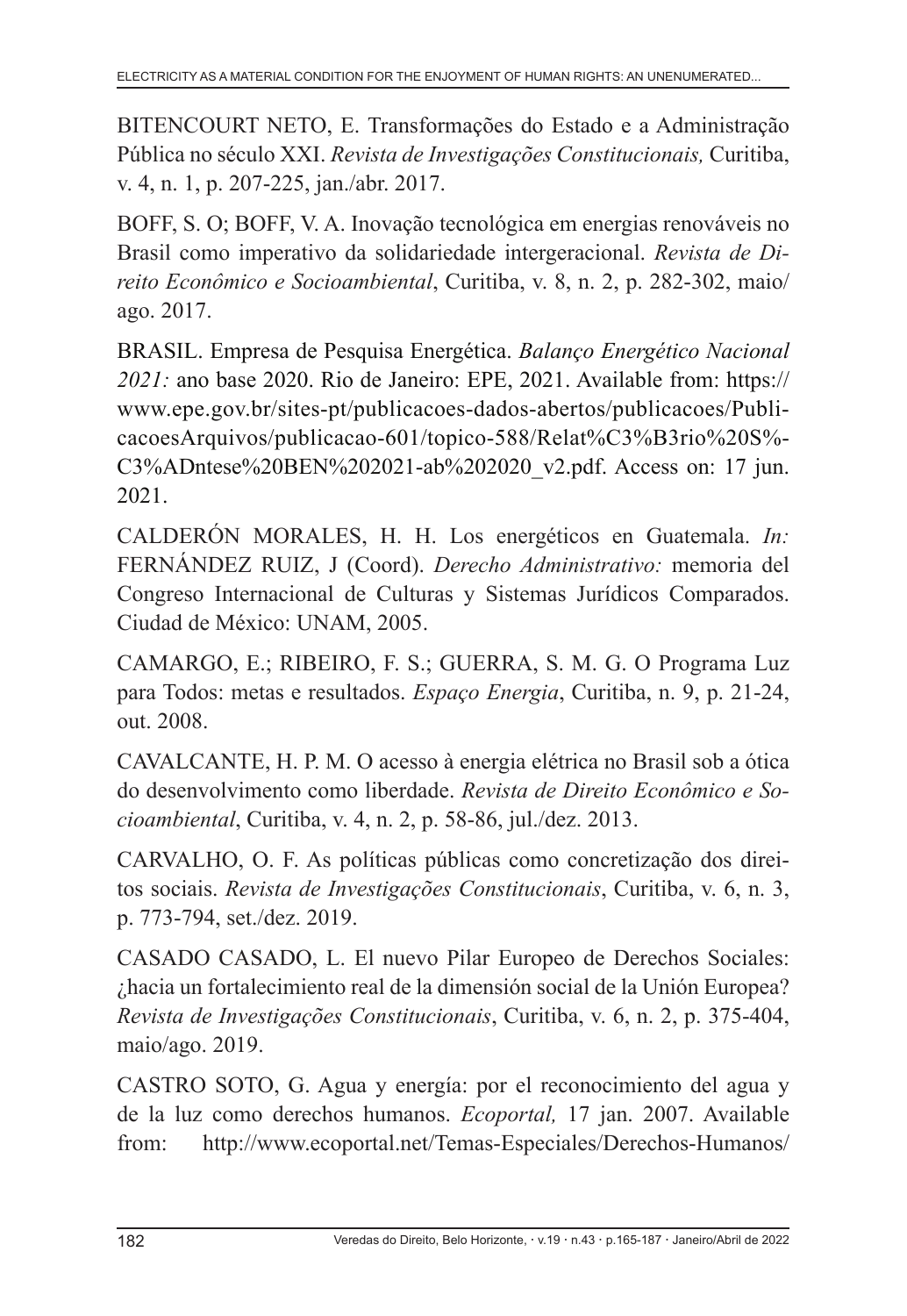AGUA\_Y\_ENERGIA\_Por\_el\_Reconocimiento\_del\_Agua\_y\_de\_la\_ Luz\_como\_Derechos\_Humanos. Access on: Mar. 29, 2022.

COSTA, M. D. A. *O direito de acesso à energia:* meio e pré-condição para o exercício do direito ao desenvolvimento e dos direitos humanos. Tese (Doutorado em Energia) – Programa de Pós-Graduação em Energia, Universidade de São Paulo, São Paulo, 2009.

CRISTÓVAM, J. S. S. Sobre a noção de bem comum no pensamento político ocidental: entre becos e encruzilhadas da dimensão ancestral do moderno conceito de interesse público. *Revista de Investigações Constitucionais*, Curitiba, v. 6, n. 1, p. 107-134, jan./abr. 2019.

FERREIRA, R. F.; LIMBERGER, T. Um diálogo sobre a autonomia da constituição e os direitos humanos: aproximações hermenêuticas a noção de bloco de constitucionalidade. *Revista de Investigações Constitucionais*, Curitiba, v. 5, n. 1, p. 317-330, jan./abr. 2018.

GABARDO, E. O princípio da supremacia do interesse público sobre o interesse privado como fundamento do Direito Administrativo Social. *Revista de Investigações Constitucionais*, Curitiba, v. 4, n. 2, p. 95-130, maio/ ago. 2017.

GOLDEMBERG, J. *Informe Mundial de Energía:* la energía y el reto de la sustentabilidad. PNUD, 2000.

GOLDEMBERG, J. *et al*. *Energia para o desenvolvimento*. São Paulo: T. A. Queiroz, 1998.

GOLDFARB, M. A. Energías renovables y generación distribuida en Argentina: aspectos regulatorios fomento e incentivos. *Revista de Direito Econômico e Socioambiental*, Curitiba, v. 11, n. 1, p. 39-58, jan./abr. 2020.

GORDILLO, A. Si las palabras fueran energía eólica… *In:* FERNÁNDEZ RUIZ, J. (coord). *Derecho administrativo. Memoria del Congreso Internacional de Culturas y Sistemas Jurídicos Comparados*. Ciudad de México: UNAM, 2005.

GUSSOLI, F. K. Hierarquia supraconstitucional relativa dos tratados internacionais de direitos humanos. *Revista de Investigações Constitucionais*, Curitiba, v. 6, n. 3, p. 703-747, set./dez. 2019.

HACHEM, D. W. A noção constitucional de desenvolvimento para além do viés econômico: reflexos sobre algumas tendências do Direito Público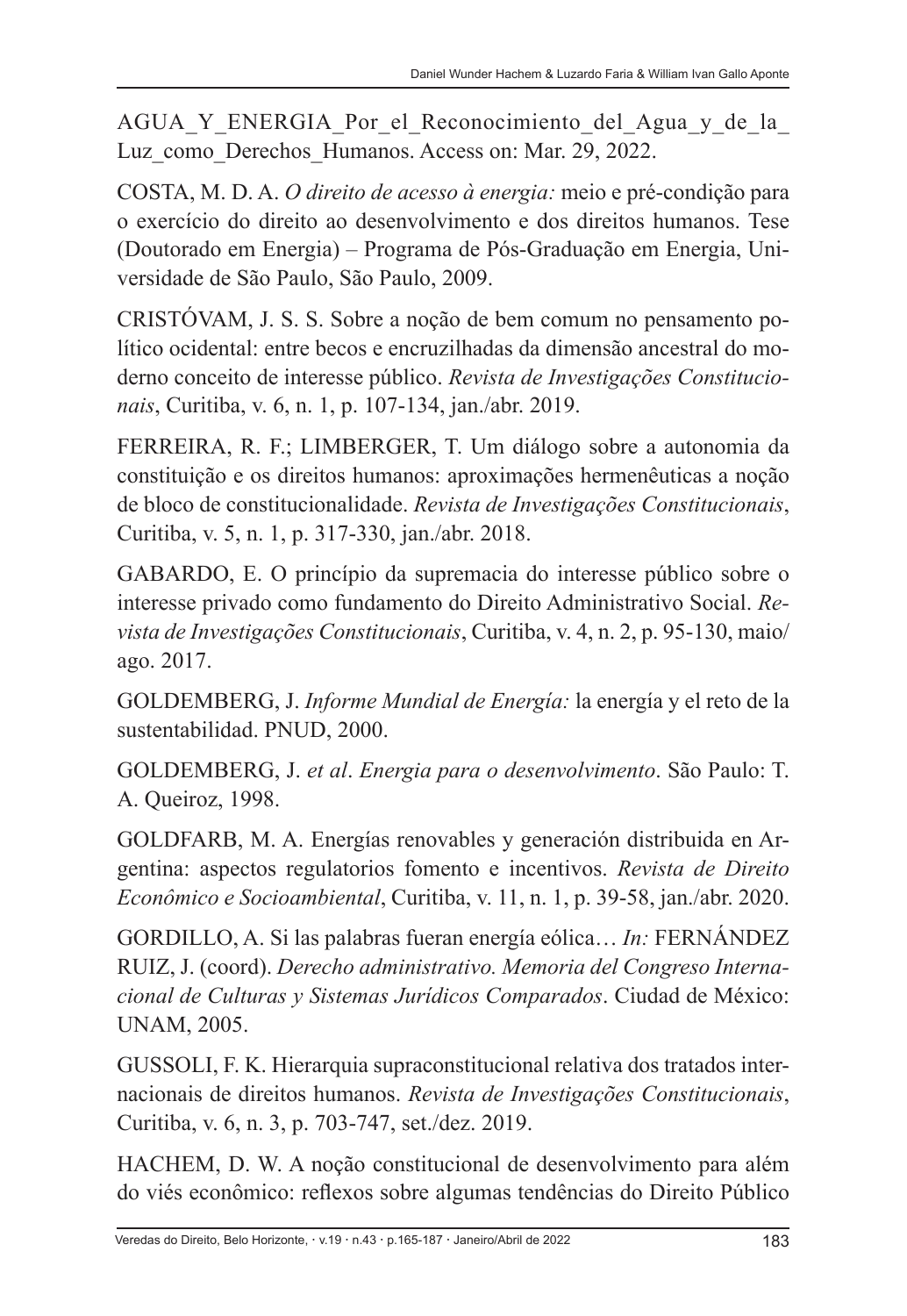brasileiro. *A&C – Revista de Direito Administrativo & Constitucional*, Belo Horizonte, ano 13, n. 53, p. 133-168, jul./set. 2013.

HACHEM, D. W. Mínimo existencial y derechos económicos y sociales: distinciones y puntos de contacto a la luz de la doctrina y jurisprudencia brasileñas. *Revista Eurolatinoamericana de Derecho Administrativo*, Santa Fe, v. 1, n. 1, p. 93-138, jan./jun. 2014.

HACHEM, D. W.; GABARDO, E. El principio constitucional de eficiencia administrativa: contenido normativo y consecuencias jurídicas de su violación. *Cuestiones Constitucionales: Revista Mexicana de Derecho Constitucional*, Ciudad de México, n. 39, p. 131-167, jul./dez. 2018.

IBGE – INSTITUTO BRASILEIRO DE GEOGRAFIA E ESTATISTICA. Objetivos de Desenvolvimento Sustentável. Objetivo 7. Energia Limpa e acessível. *Objetivos de Desenvolvimento Sustentável*, 2022. Available from: https://odsbrasil.gov.br/objetivo/objetivo?n=7. Access on: Mar. 29, 2022.

KRELL, A. J.; SOUZA, C. B. C. A sustentabilidade da matriz energética brasileira: o marco regulatório das energias renováveis e o princípio do desenvolvimento sustentável. *Revista de Direito Econômico e Socioambiental*, Curitiba, v. 11, n. 2, p. 157-188, maio/ago. 2020.

MARTÍNEZ BULLÉ GOYRI, V. Aspectos constitucionales de la energía en México. *In:* FERNANDÉZ, J. L. S (Dir.). *Cuadernos del Instituto de Investigaciones Jurídicas. Régimen jurídico de la energía en México*. Ciudad de México: UNAM, 1991.

MARTINI, S. R.; WALDMAN, R. L. Os objetivos do desenvolvimento sustentável analisados à luz da metateoria do direito fraterno e a concretização dos direitos humanos. *Revista de Direito Econômico e Socioambiental*, Curitiba, v. 9, n. 2, p. 198-219, maio/ago. 2018.

MÉXICO. Senado de la República. Comunicación Social. "*Elevar a rango constitucional derecho humano a la energía eléctrica: diputados de Movimiento Ciudadano*". 03.07.2013. Available from: http://comunicacion.senado.gob.mx/index.php/sesion-permanente/boletines/7944-boletin-2016-elevar-a-rango-constitucional-derecho-humano-a-la-energia-electrica-diputados-de-movimiento-ciudadano.html. Access on: Mar. 29, 2022.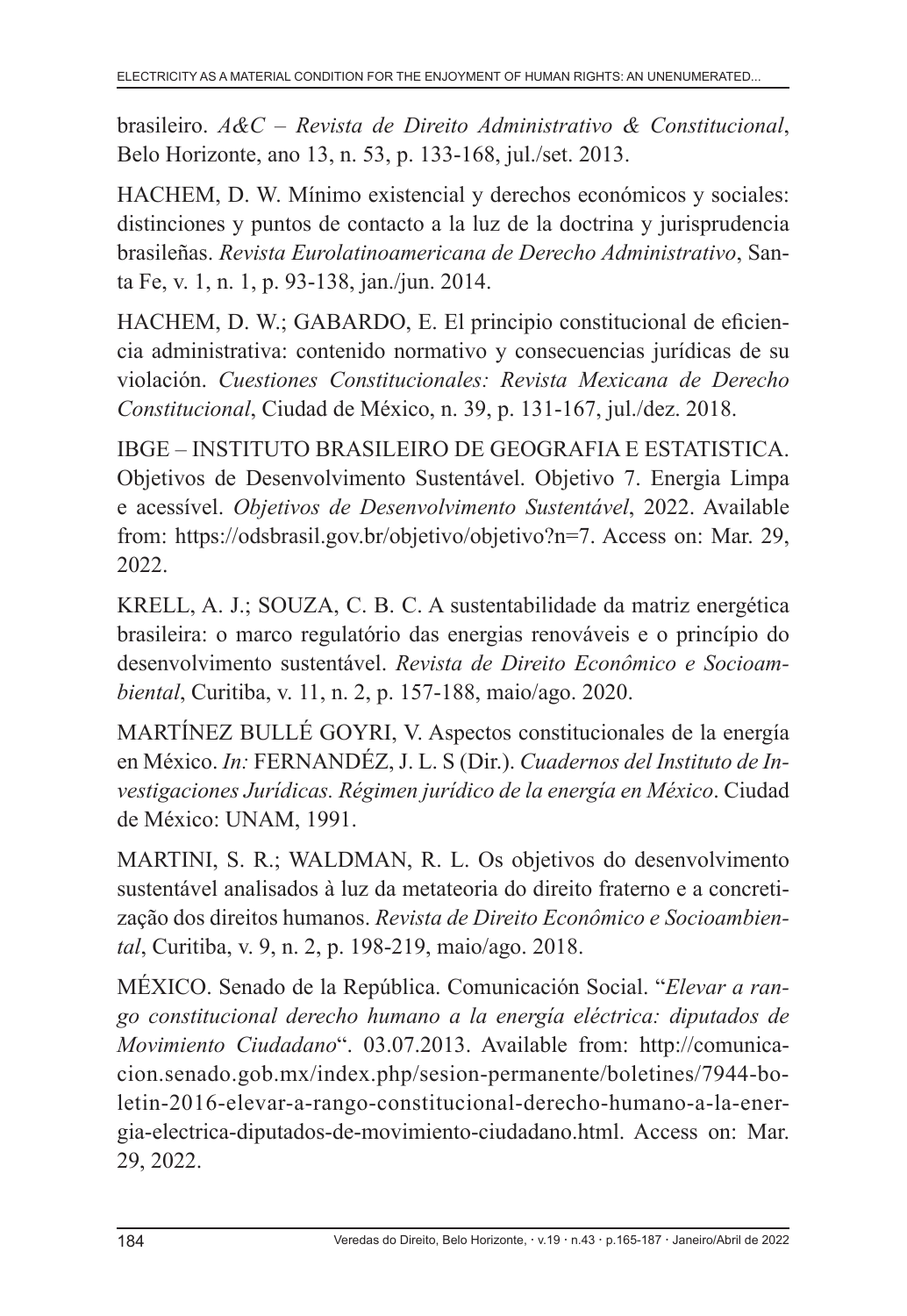MORAIS, J. L. B; BRUM, G V. Estado Social, legitimidade democrática e o controle de políticas públicas pelo Supremo Tribunal Federal. *A&C – Revista de Direito Administrativo & Constitucional,* Belo Horizonte, v. 16, n. 63, p. 107-136, jan./mar. 2016.

NAVA NEGRETE, A. Derecho de los energéticos. *In:* FERNÁNDEZ RUIZ, J (coord). *Derecho administrativo. Memoria del Congreso Internacional de Culturas y Sistemas Jurídicos Comparados*. Ciudad de México: UNAM, 2005.

ORGANIZAÇÃO DAS NAÇÕES UNIDAS. Programa das Nações Unidas para o Desenvolvimento. "*ONU quer universalizar energia elétrica até 2030*". 30 jun. 2011. Available from: http://www.pnud.org.br/Noticia. aspx?id=2439. Access on: Nov. 4, 2019.

ORGANIZACIÓN DE LAS NACIONES UNIDAS. *Declaración Universal de los Derechos Humanos,* 10 dez. 1948. Available from: https:// www.un.org/es/about-us/universal-declaration-of-human-rights. Access on: Nov. 4, 2019.

ORGANIZACIÓN DE LOS ESTADOS AMERICANOS. *Convención Americana sobre Derechos Humanos,* 22 nov. 1969. Available from: https://www.oas.org/dil/esp/tratados b-32 convencion americana sobre derechos humanos.htm. Access on: Nov. 4, 2019.

PES, J. H. F; ROSA, T. H. Análise jurisprudencial do direito de acesso à energia elétrica. *In:* ALVIM, J. L. R. *et. al.* (org*.*). *Direitos sociais e políticas públicas*. Tomo I. Florianópolis: FUNJAB, 2012.

PINTO E NETTO, L. C. *A abertura do sistema de direitos fundamentais do Estado Constitucional.* Curitiba: Íthala, 2016.

PINTO E NETTO, L. Criteria to scrutinize new rights: protecting rights against artificial proliferation. *Revista de Investigações Constitucionais*, Curitiba, v. 8, n. 1, p. 11-75, jan./abr. 2021.

ROCHLIN, C. B. Is electricity a right? *The Electricity Journal*, New York, v. 15, n. 2, p. 31-36, mar. 2002.

RODRÍGUEZ-ARANA MUÑOZ, J. El Derecho Administrativo ante la crisis (el Derecho Administrativo Social. *Revista Eurolatinoamericana de Derecho Administrativo*, Santa Fe, v. 2, n. 2, p. 7-30, jul./dez. 2015.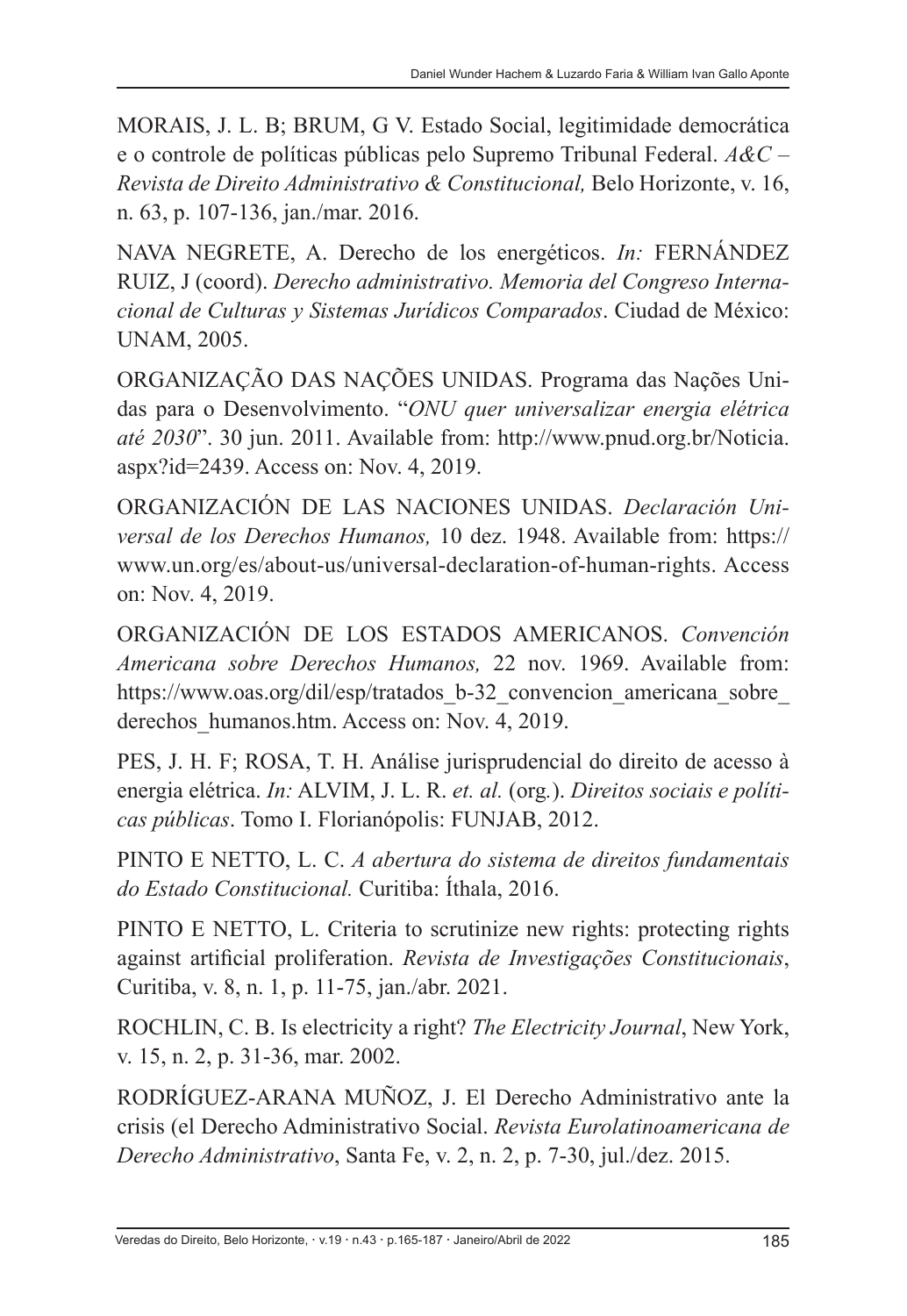RODRÍGUEZ-ARANA MUÑOZ, J. La cláusula del Estado Social de Derecho y los derechos fundamentales sociales. *Revista Eurolatinoamericana de Derecho Administrativo*, Santa Fe, v. 2, n. 1, p. 155-183, jan./jun. 2015.

ROSALES, C. M. La gratuidad de los derechos prestacionales como derechos humanos: una propuesta para su ponderación y otorgamiento. *Revista de Investigações Constitucionais*, Curitiba, v. 6, n. 2, p. 349-373, maio/ dez. 2019.

SALGADO, E. D. Políticas públicas, inclusão social e desenvolvimento democrático. *Revista Eurolatinoamericana de Derecho Administrativo*, Santa Fe, v. 2, n. 1, p. 89-99, jan./jun. 2015.

SARLET, I. W. *A eficácia dos direitos fundamentais:* uma teoria geral dos direitos fundamentais na perspectiva constitucional. 10. ed. Porto Alegre: Livraria do Advogado, 2010.

SCHIER, P. R; SCHIER, A. C. R. Direitos sociais, reserva do possível e o mínimo existencial: a aporia do meio adequado de satisfação. *A&C – Revista de Direito Administrativo & Constitucional*, Belo Horizonte, v. 18, n. 74, p. 67-96, out./ dez. 2018.

SEN, A. *Desenvolvimento como liberdade*. São Paulo: Companhia das Letras, 2000.

SOETHE, G. C; BLANCHET, L. A. Geração distribuída e desenvolvimento sustentável. *A&C – Revista de Direito Administrativo & Constitucional*, Belo Horizonte, v. 20, n. 79, p. 233-257, jan./mar. 2020.

TULLY, S. R. Access to electricity as a human right. *Netherlands Quarterly of Human Rights*, Utrecht, v. 14, n. 4, p. 557-588, out./dez. 2006.

TULLY, S. R. The human right to access clean energy. *Journal of Engineering for Sustainable Community Development*, Baghdad, v. 1, n. 2, p. 38-48, 2012.

WEDY, G. J. T. Desenvolvimento (sustentável) e a ideia de Justiça em Amartya Sen. *Revista de Direito Econômico e Socioambiental*, Curitiba, v. 8, n. 3, p. 343-376, set./dez. 2017.

XAVIER, L. N. Reinterpretação conceitual do desenvolvimento sustentável em face do planejamento urbano e da economia circular. *Revista de Direito Econômico e Socioambiental*, Curitiba, v. 8, n. 1, p. 233-266, jan./ abr. 2017.